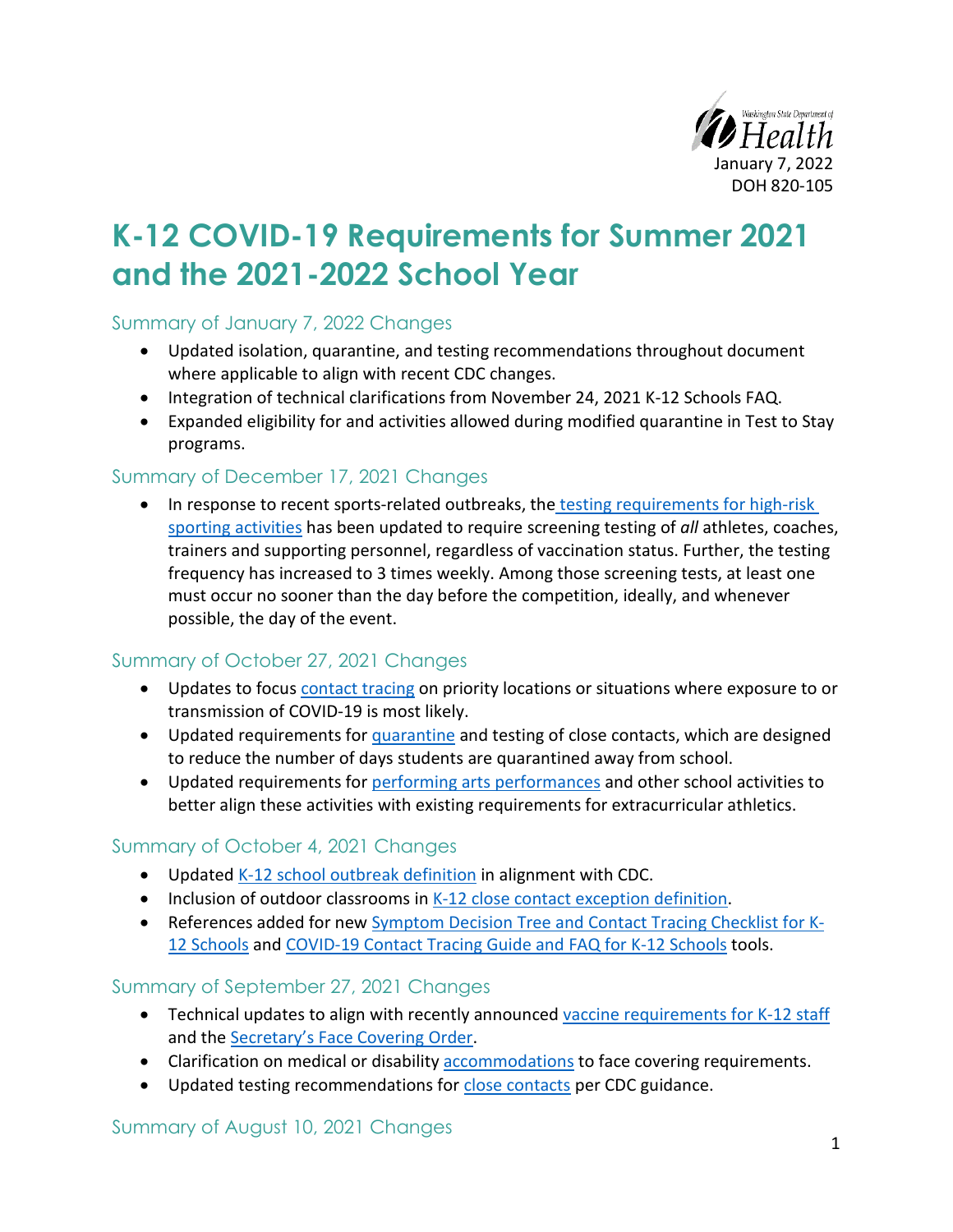- Requirements for K-12 extracurricular [sports](#page-19-0) has been added.
- Requirements for K-12 co-curricular and extracurricular [performing arts activities](#page-17-0) has been added.
- Updated recommendations for fully vaccinated individuals identified as [close contacts](#page-11-0) of a person with confirmed COVID-19 in alignment with updated CDC guidance.

### Summary of July 28, 2021 Changes

- Updates in this version reflect recently released CDC recommendations and seek to achieve two primary goals:
	- o Minimize transmission of COVID-19 among students and staff in K-12 schools and to their families and broader community.
	- o Maximize in-person instruction.
- Vaccination and face coverings/masks are the most effective tools to prevent transmission of COVID-19.
- All staff and students must continue to wear face coverings/masks, regardless of vaccination status.
- Physical distancing requirements have been updated to support provision of full time inperson instruction.
- Information on how schools should "layer" mitigation strategies for the best outcome is provided.
- Quarantine protocols have been updated to reduce student exclusions from instruction.
- Expanded information on diagnostic and screening testing is provided.

# NOTICE

**The Washington State Department of Health (DOH) recognizes the need for advance planning as the science of COVID-19 evolves. The trajectory of disease prevalence in our state and nation may require changes in our state's response efforts, and DOH will periodically update this document to reflect currently accepted safety requirements. Further, we will continue to work with the Office of Superintendent of Public Instruction (OSPI) to ensure districts, schools, and families have timely access to updated K-12 School 2021-2022 requirements.**

Schools are fundamental to child and adolescent development and well-being. They provide academic instruction, support for developing social and emotional skills, safety, reliable nutrition, physical/speech and mental health therapy, and opportunities for physical activity. This guidance provides feasible actions schools are required to take to reduce risks to students and staff from COVID-19 while schools resume in-person instruction.

**According to the Governor's [emergency proclamation 20-09.4](https://www.governor.wa.gov/sites/default/files/proclamations/20-09.4-COVID-19K-12Schools.pdf) for phased reopening of K-12 schools and [emergency proclamation 21-05.1](https://www.governor.wa.gov/sites/default/files/proclamations/proc_21-05.1.pdf) declaring a children and youth mental health crisis, in-person instruction requires following the health and safety protocols outlined in this document.** These requirements apply to public and private schools serving kindergarten through  $12<sup>th</sup>$  grade (K-12). Substantive decisions with respect to implementation of these requirements are best made in coordination with the local school board and with input from the local health jurisdiction. These requirements are based on existing science, expert public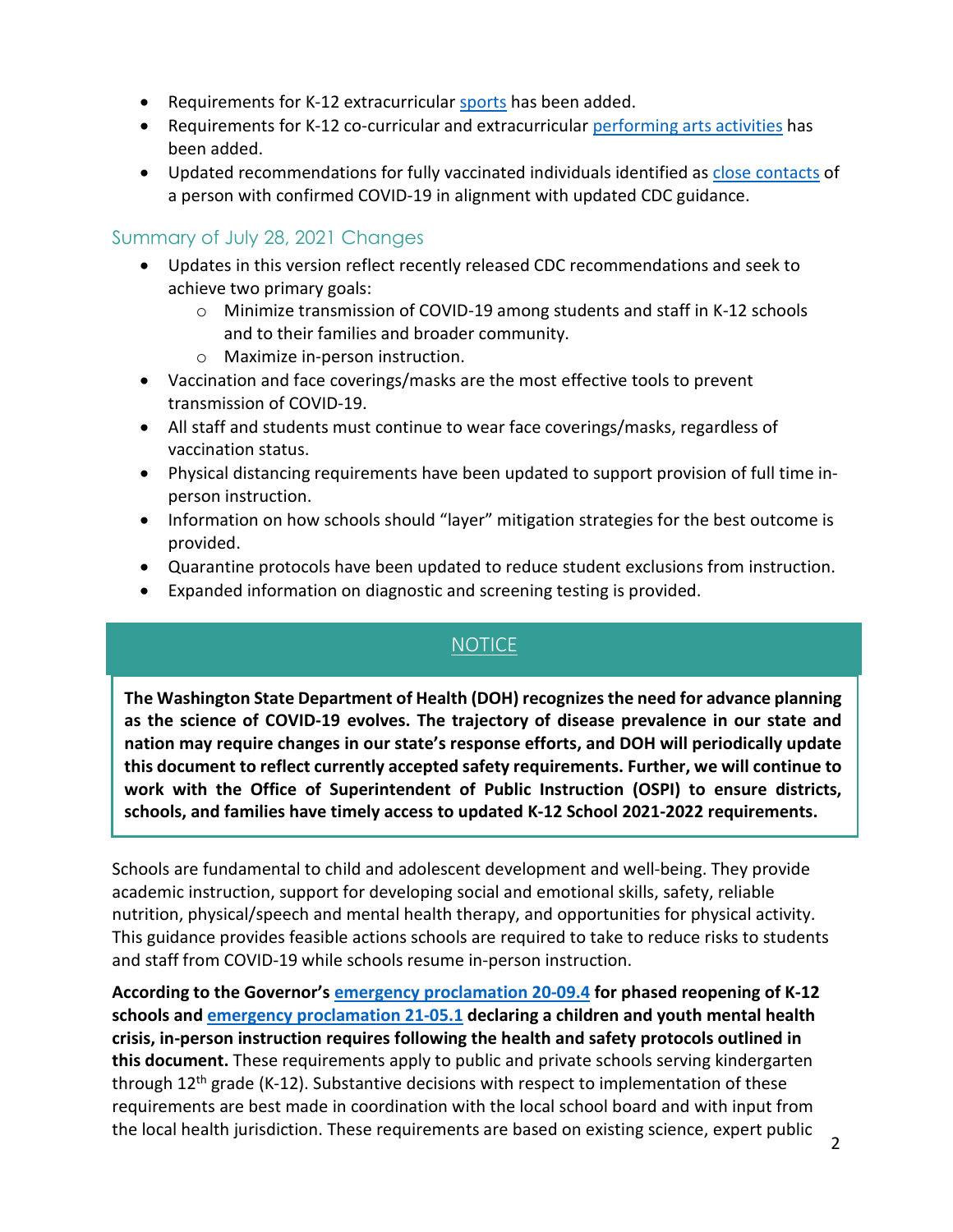health guidance, current policies, stakeholder input, and the Centers for Disease Control and Prevention's (CDC) [COVID-19 Guidance for K-12 Schools.](https://www.cdc.gov/coronavirus/2019-ncov/community/schools-childcare/k-12-guidance.html)

In addition to the requirements within this document, schools should also refer to  $\lfloor 8 \rfloor$ [requirements](https://www.lni.wa.gov/forms-publications/F414-164-000.pdf) for workplaces an[d DOH general guidance](https://www.doh.wa.gov/Portals/1/Documents/1600/coronavirus/420-350-NonHealthCareBusiness.pdf) for non-health care businesses.

# <span id="page-2-1"></span>**Overview of Prevention Measures**

**For the 2021-2022 school year, schools must plan to provide full time in-person education for all interested students with the following required mitigation measures: [universal face](#page-3-0)  [coverings/masks\\*](#page-3-0), [physical distancing\\*](#page-5-1)\*, improving [ventilation,](#page-6-0) [handwashing and](#page-7-0)  [respiratory etiquette,](#page-7-0) [cleaning and disinfecting,](#page-15-0) [staying home when sick](#page-8-0) and seeking evaluation, [testing](#page-6-0) as indicated, contact tracing in combination with [quarantine](#page-12-0) and [isolation,](#page-10-0) [responding to cases of COVID-19,](#page-9-0) and meeting the reporting requirements to public health.**

**\***In this document, universal masking means that well-fitting face coverings are required to be worn by all individuals, regardless of vaccination status.

#### **\*\*Physical distancing should not prevent a school from offering full-time, in-person learning to all students/families.**

While vaccination is not a requirement for in-person education at K-12 schools, it is the strongest protective measure against COVID-19 available to individuals 5 years of age and older. Testing strategies, while also not generally required other than as identified below, are also an effective mitigation tool. Vaccination and testing should be promoted for all eligible students, staff, volunteers, and families.

All prevention strategies provide a level of protection. "Layered" prevention strategies remain essential to protect all students and school employees, especially when community transmission rates are moderate-to-high, as defined by [CDC's matrix \(Table 1\).](https://www.cdc.gov/coronavirus/2019-ncov/community/schools-childcare/k-12-guidance.html)

Schools need to maintain flexibility in how these layers are applied. Most layers, including universal masking, are required at this time. If schools choose to remove a recommended added layer of prevention – such as screening testing of students or staff – they should do so one layer at a time while factoring in considerations such as community transmission rates, local outbreaks, and vaccination rates. Coordination with local public health will ensure this is done in the way to best ensure the safety of students, employees, families, and the community.

# <span id="page-2-0"></span>**Vaccination**

Vaccination is the most effective prevention strategy available for allowing schools to maintain full-time in-person instruction. All employees in educational settings must be fully vaccinated or have a medical or religious exemption by October 18 per [Governor's proclamation 21-14.1.](https://www.governor.wa.gov/sites/default/files/proclamations/21-14.1%20-%20COVID-19%20Vax%20Washington%20Amendment.pdf?utm_medium=email&utm_source=govdelivery)

COVID-19 vaccines are available to all people age 5 and older. Schools should promote vaccinations for eligible students, staff, and families. See the [CDC's guidance](https://www.cdc.gov/coronavirus/2019-ncov/community/schools-childcare/k-12-guidance.html) on how schools [can promote vaccinations.](https://www.cdc.gov/coronavirus/2019-ncov/community/schools-childcare/k-12-guidance.html#vaccination)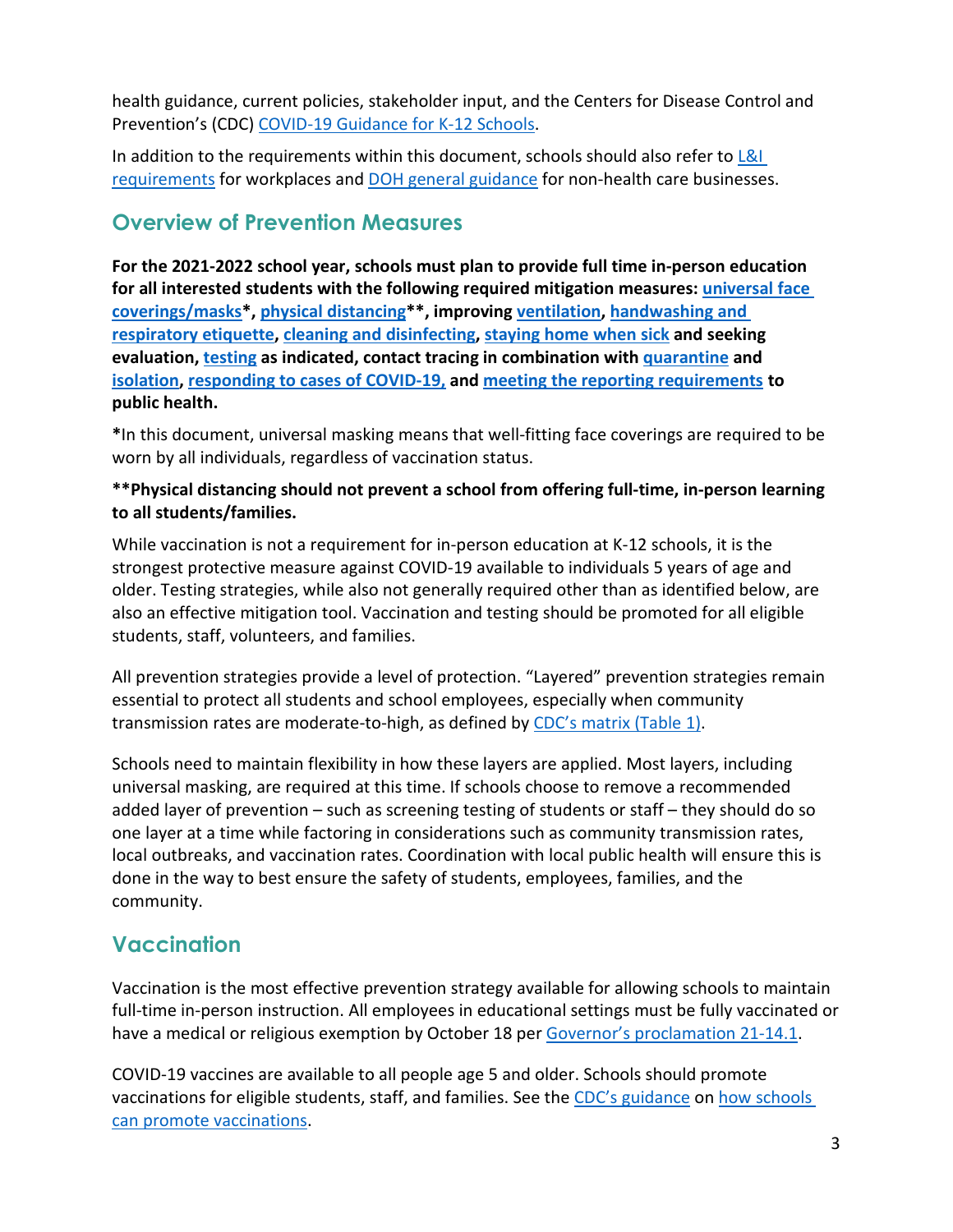# Fully Vaccinated

or

For the purposes of this document, an individual is considered fully vaccinated:

- Two weeks after receiving the second dose in a two-dose series (Pfizer-BioNTech or Moderna)
- Two weeks after receiving a single-dose vaccine (Johnson and Johnson (J&J)/Janssen).

COVID-19 vaccines must be authorized for emergency use, licensed, or otherwise approved by the FDA; or listed for emergency use or otherwise approved by the World Health Organization.

Please note that [quarantine](#page-12-0) guidance may require an individual to have received a booster or additional dose, depending on age and health status.

## Vaccination Verification

Schools should begin verifying student and staff vaccinations. While universal masking is required of all students and staff now, there is the possibility in the future that fully vaccinated people may no longer be required to wear masks indoors.

- Acceptable documentation for verifying the vaccination status of students, volunteers and visitors includes at least one of the following:
	- o CDC vaccination card which includes *name of person vaccinated, type of vaccine provided, and date(s) administered*, or a photo of the vaccination card.
	- o Documentation of vaccination from a health care provider with the information listed above.
	- $\circ$  State immunization information system record with the information listed above.
	- o WA Verify QR code or MyIR Mobile records.
	- $\circ$  Other school immunization record system that provides the information above.
- Parent/guardian or personal attestation is not an acceptable form of verification for K-12 students, nor for volunteers or visitors.
- Schools may use their existing systems for verification of vaccines required for school entry to verify COVID-19 vaccination or establish a new system that meets the requirements above.
- Soon, schools utilizing the Washington Immunization Information System (WA IIS) School Module will be able to run a student COVID-19 report for vaccination status. The report will show students who are due now for COVID vaccination.
- Schools must ensure vaccine verification policies and protocols do not conflict with local, state, federal and territorial laws, policies, and regulations.
- Schools must verify the vaccination status of staff and faculty [as required by L&I.](https://www.lni.wa.gov/forms-publications/F414-164-000.pdf)

# <span id="page-3-0"></span>**Face Coverings/Masks**

**Correct use of well-fitting face coverings or masks helps prevent the spread of COVID-19 and is required when indoors at K-12 facilities for all school personnel, students, and visitors.** There are specific exceptions based on age, development, or disability outlined below. See [DOH's Guidance on Face Coverings](https://www.doh.wa.gov/Portals/1/Documents/1600/coronavirus/ClothFacemasks.pdf) and [CDC Recommendation Regarding the Use of Face](https://www.cdc.gov/coronavirus/2019-ncov/prevent-getting-sick/cloth-face-cover.html)  [Coverings](https://www.cdc.gov/coronavirus/2019-ncov/prevent-getting-sick/cloth-face-cover.html) for more information. In some circumstances, staff may require a higher level of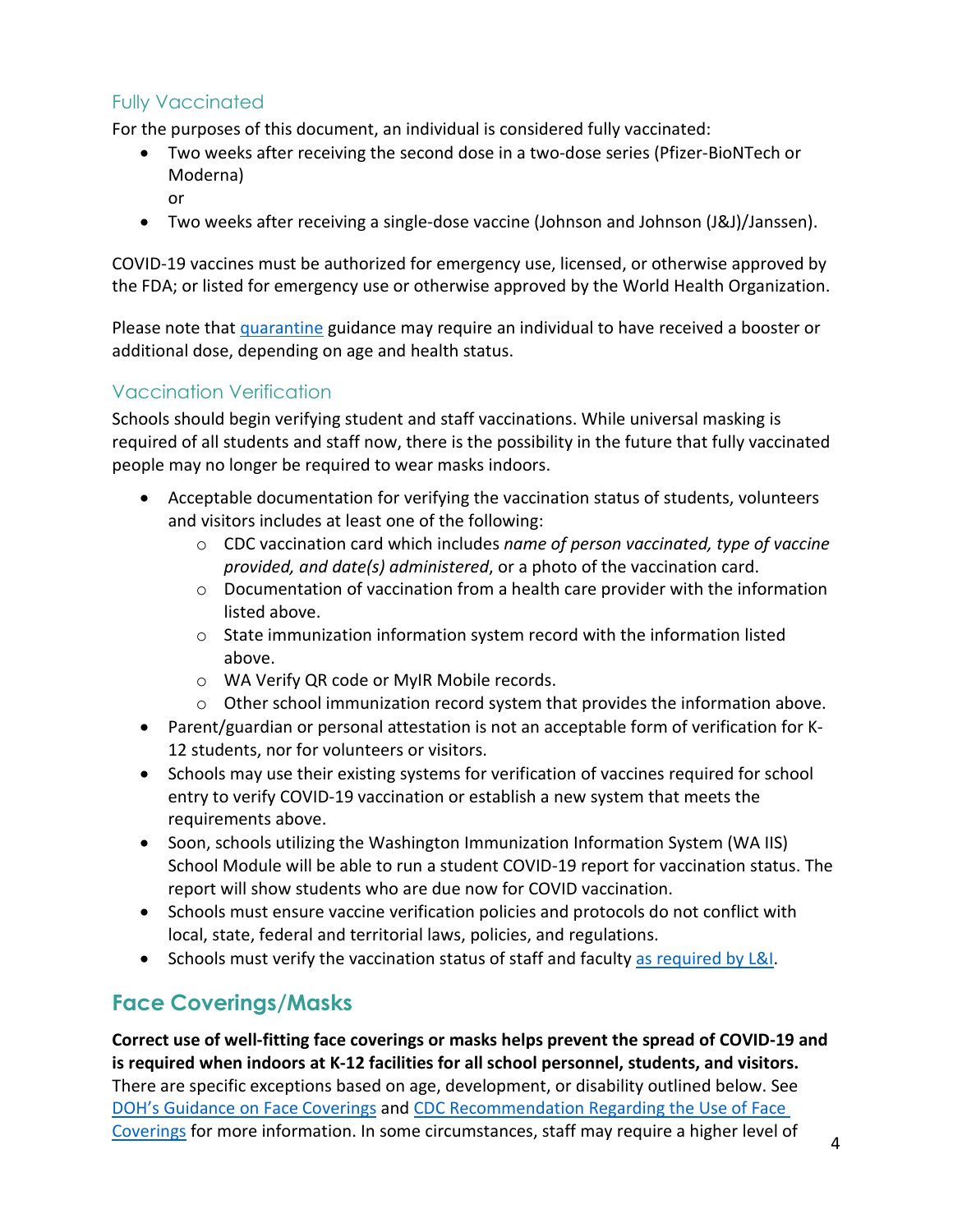protection. Refer to L&I's [Coronavirus Facial Covering and Mask Requirements](https://www.lni.wa.gov/agency/_docs/wacoronavirushazardconsiderationsemployers.pdf) for additional details.

The [CDC's order](https://www.cdc.gov/quarantine/masks/mask-travel-guidance.html) requiring masks on public transportation, regardless of vaccination status, applies to school buses and transportation. **Passengers and drivers are required to wear a mask on school buses.**

# General Information

A well-fitting face covering is anything that completely covers the mouth and nose and fits securely on the sides of the face and under the chin. It should be made of two or more layers of tightly woven fabric with ties or straps that go around a person's head or behind their ears. A face shield with a drape can be used by people with developmental, behavioral, or medical conditions that prevent them from wearing a face covering. A face shield with a drape may also be used by children with similar conditions in childcare, day camp, and K-12 settings.

Face coverings or masks with ear loops are preferred over ones that tie around the neck or behind the head during physical activity to reduce the risk of injury. Schools must provide face coverings or masks, as appropriate, for staff and students who do not have them.

- As noted in the [Secretary of Health's Mask Order,](https://www.doh.wa.gov/Portals/1/Documents/1600/coronavirus/Secretary_of_Health_Order_20-03_Statewide_Face_Coverings.pdf) face coverings should not be worn by:
	- o Those under 2 years of age.
	- o People with a medical condition, mental health condition, developmental or cognitive condition, or disability that prevents wearing a face covering. This includes, but is not limited to, people with a medical condition for whom wearing a face covering could obstruct breathing or who are unconscious, incapacitated, or otherwise unable to remove a face covering without assistance.
	- $\circ$  Those who are deaf or hard of hearing, and those who provide their instruction and use facial and mouth movements as part of communication.
- In rare circumstances when a well-fitting face covering cannot be worn, students and staff may use a clear face covering or a face shield with a drape or wrap as an alternative. If used, face shields should extend below the chin, wrap around to the ears, and have no gap at the forehead.
- Younger students age 2 to 4 years old must be supervised when wearing a face covering or face shield. These students may need help with their masks and getting used to wearing them.
- Continue practicing physical distancing while wearing face coverings.
- Students may remove face coverings to eat and drink, and when they are outside.
- The school is responsible for providing appropriate PPE for all staff, including those who provide assistance to students who have special needs.

#### Indoor Mask Requirements

**All school personnel, volunteers, visitors, and students must wear well-fitting face coverings, or an acceptable alternative (e.g., surgical mask or clear face shield with a drape), at school when indoors in accordance with the Secretary of Health's [Mask Order.](https://www.doh.wa.gov/Portals/1/Documents/1600/coronavirus/Secretary_of_Health_Order_20-03_Statewide_Face_Coverings.pdf)** Staff who are verified to be fully vaccinated may be indoors without masks when students are not present or expected to be present.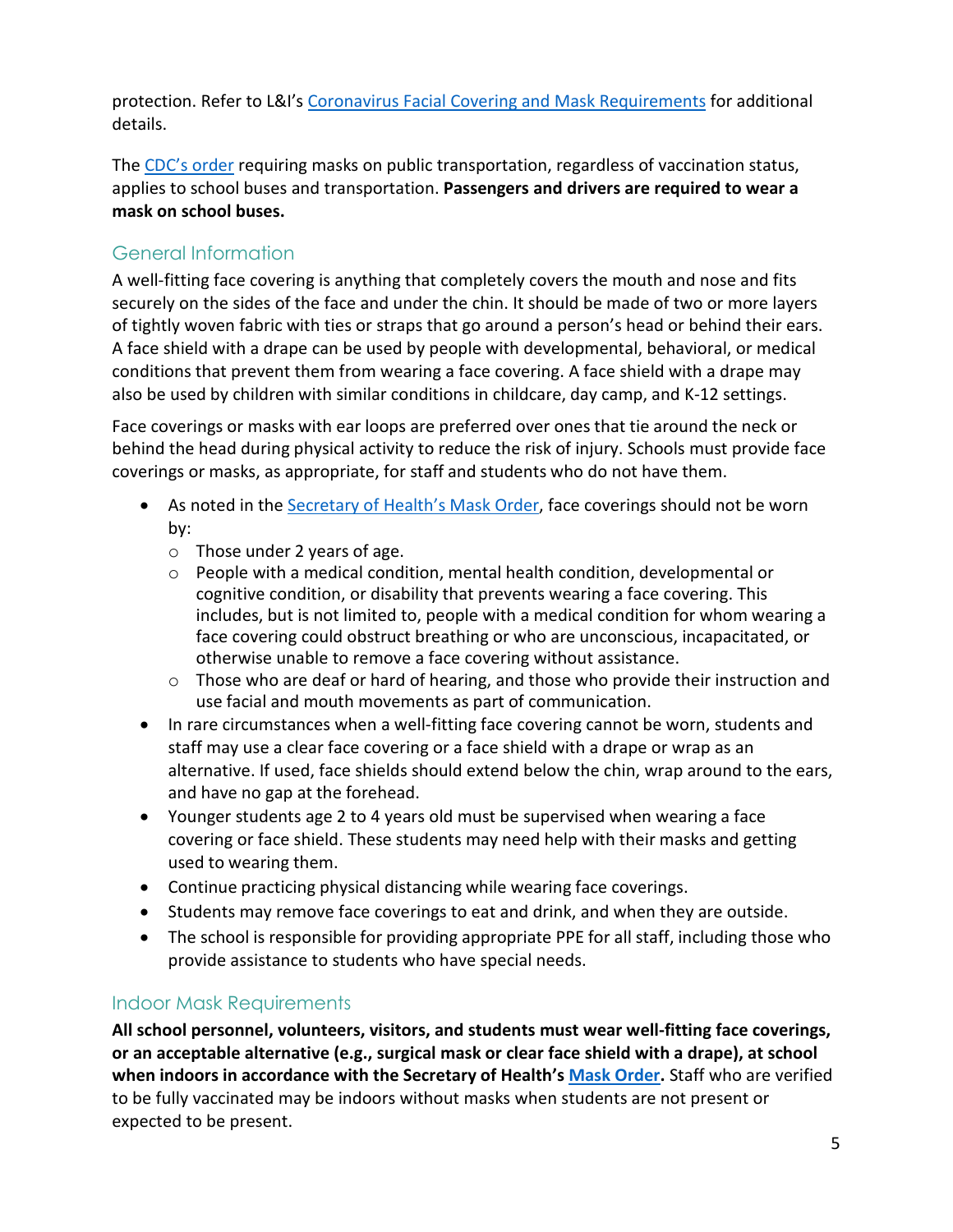School districts must support compliance with mask requirements among staff, students, volunteers, visitors, and families.

#### Outdoor Mask Requirements

**Per the Secretary of Health's [Mask Order,](https://www.doh.wa.gov/Portals/1/Documents/1600/coronavirus/Secretary_of_Health_Order_20-03_Statewide_Face_Coverings.pdf) face coverings are not required outdoors, regardless of vaccination status, except at events or gatherings where 500 or more people are present.** Masks are strongly recommended for unvaccinated individuals when outdoors in crowded spaces or when in close contact with people from outside their household for a sustained period of time, as the risk of COVID-19 infection increases with the duration and closeness of contact between individuals. Schools should support students and staff who choose to wear a mask or face covering outdoors.

## <span id="page-5-0"></span>Medical and Disability Accommodations to Face Covering Requirements

For any individual claiming a disability-related exemption to the face covering requirements, schools must follow the process and requirements for providing disability-related reasonable accommodations under federal and state law. Schools must, to the extent permitted by law, before providing a disability-related reasonable accommodation, obtain from the individual requesting the accommodation, or the individual's legal guardian, documentation from an appropriate health care or rehabilitation professional stating that the individual has a disability that necessitates an accommodation to the face covering requirements and the probable duration of the need for the accommodation.

Assessing whether an individual has a disability, i.e., a sensory, mental, or physical impairment that prevents them from wearing a required face covering and necessitates an accommodation; and assessing for how long an accommodation is required are medical determinations that must be made by a health care or rehabilitation professional who is qualified and legally authorized to make such determinations. Medical documentation from a health care or rehabilitation professional whose scope of practice does not include making such determinations does not provide a valid basis for providing an accommodation. Self and parental attestations do not constitute valid medical determinations.

Medical documentation submitted in support of a disability-related reasonable accommodation must include the individual's full legal name, the health care provider's name and license number, the reason for the accommodation, and affirmation that the provider has advised the parent/legal guardian of the risks and benefits of mask wearing, including increased risk for exposure to and spreading of COVID-19, and that the accommodated individual would not meet the CDC exception to the definition of a close contact in a classroom if they are not wearing a mask or appropriate alternative. Schools must retain all accommodation documentation and make it available upon request of the local health officer or any other lawful entity.

Per the Secretary of Health's [mask order,](https://www.doh.wa.gov/Portals/1/Documents/1600/coronavirus/Secretary_of_Health_Order_20-03_Statewide_Face_Coverings.pdf) any person exempted from wearing a face covering due to a disability, must wear a non-restrictive alternative, such as a face shield with a drape on the bottom edge or wrap, as long as their condition permits it.

# <span id="page-5-1"></span>**Physical Distancing**

**Physical distancing requirements should not prevent a school from offering full-time, in-**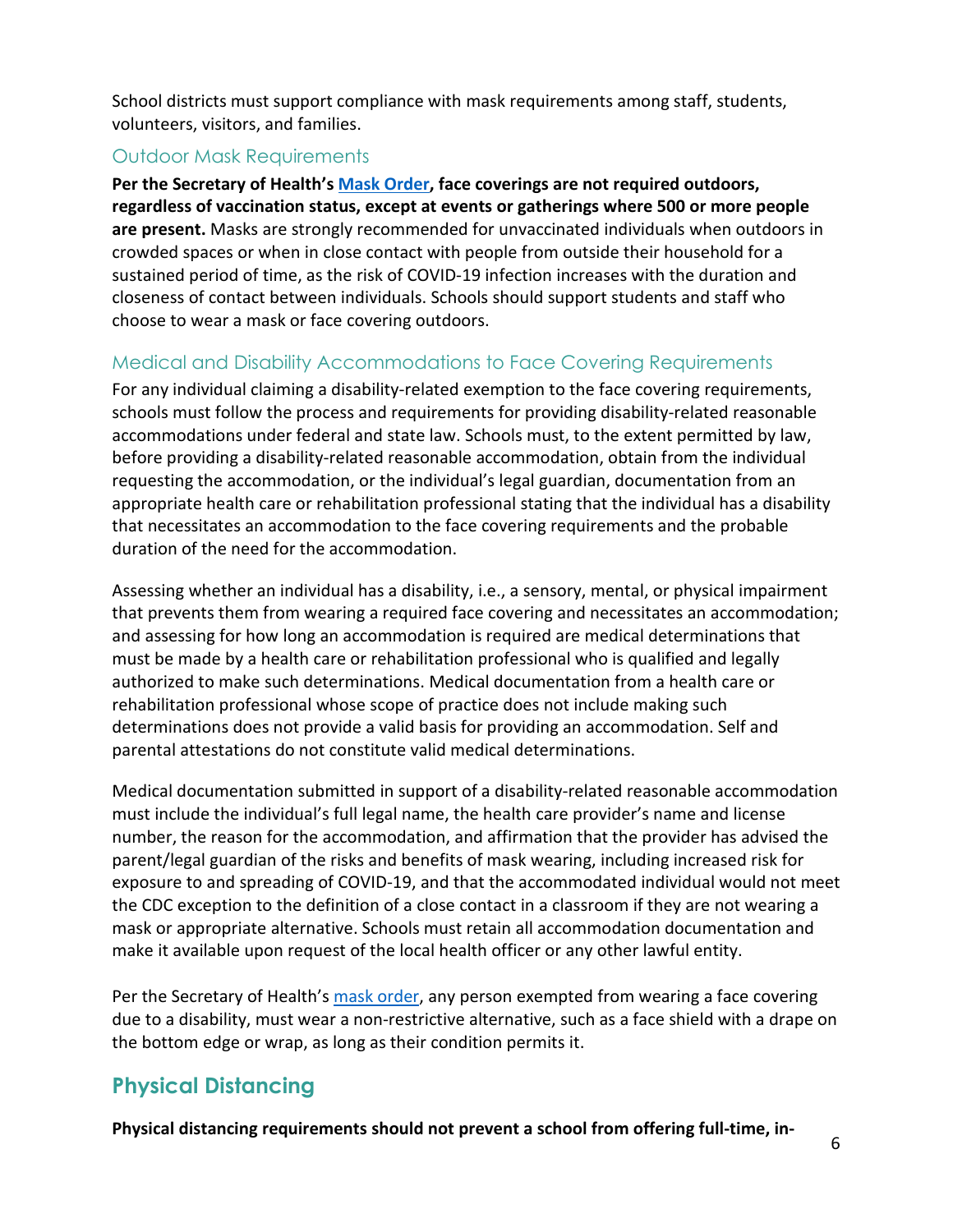#### **person learning to all students/families.**

**Maintain physical distance of three feet or more between students in classroom settings to the degree possible and reasonable, that allows for full-time, in-person learning for all students.** A school's ability to do so will depend on students' ages, developmental and physical abilities, and available space.

Select strategies to increase physical distancing that will work for your school and the space available. There may be moments, such as passing by others in the hallway or during play at recess when students are not fully physically distanced from each other. Maximize opportunities to increase physical space between students during all scheduled activities and limit interactions in large group settings.

Maximize distance between students to the degree possible for the following circumstances:

- For all students when masks cannot be worn, such as when eating lunch.
- In common areas outside of the classroom.
- During high-risk activities when increased exhalation or aerosolization occurs, such as PE or exercising, singing or playing instruments, and cheering or shouting. These activities should be moved outdoors or to large, well-ventilated spaces whenever possible.

#### **For information on staff distancing recommendations, refer to L&I directives [1.70](https://lni.wa.gov/dA/36e85758be/DD170.pdf) and [11.80.](https://www.lni.wa.gov/safety-health/safety-rules/enforcement-policies/DD1180.PDF)**

When it is not possible to maintain at least three feet of physical distance in classrooms (e.g., there is insufficient space compared to students in need of in-person instruction), it is essential schools layer additional prevention strategies to reduce the risk of disease transmission. This could include requiring further improved ventilation, conducting screening testing of students and staff, etc.

# <span id="page-6-0"></span>**Ventilation**

Good ventilation and indoor air quality are important in reducing airborne exposure to respiratory pathogens, chemicals, and odors. Offer more outside time, open windows often, and adjust the HVAC system to allow the maximum amount of outside air to enter the program space and increase air filtration. Because each building and its existing HVAC systems will be different, a professional engineer or HVAC specialist should be consulted to determine the best way to maximize the system's ventilation and air filtration capabilities for each area in the building.

#### **Basic Requirements:**

- Change filters per manufacturer's guidelines (clogged filters decrease HVAC operation, stress the fanmotors, and decrease ability to improve indoor air quality). Visually check the filter for a tight fit within the frame and ensure there are no rips or tears.
- Upgrade filters to MERV 13 if the system can handle the air resistance.
- Inspect and clean the entire system at least as often as recommended by the manufacturer or installer. Make repairs quickly to prevent more serious issues.
- Reduce recirculation of air; increase/maximize outside air.
- Bring in outside air continuously from two hours prior to occupancy and for two hours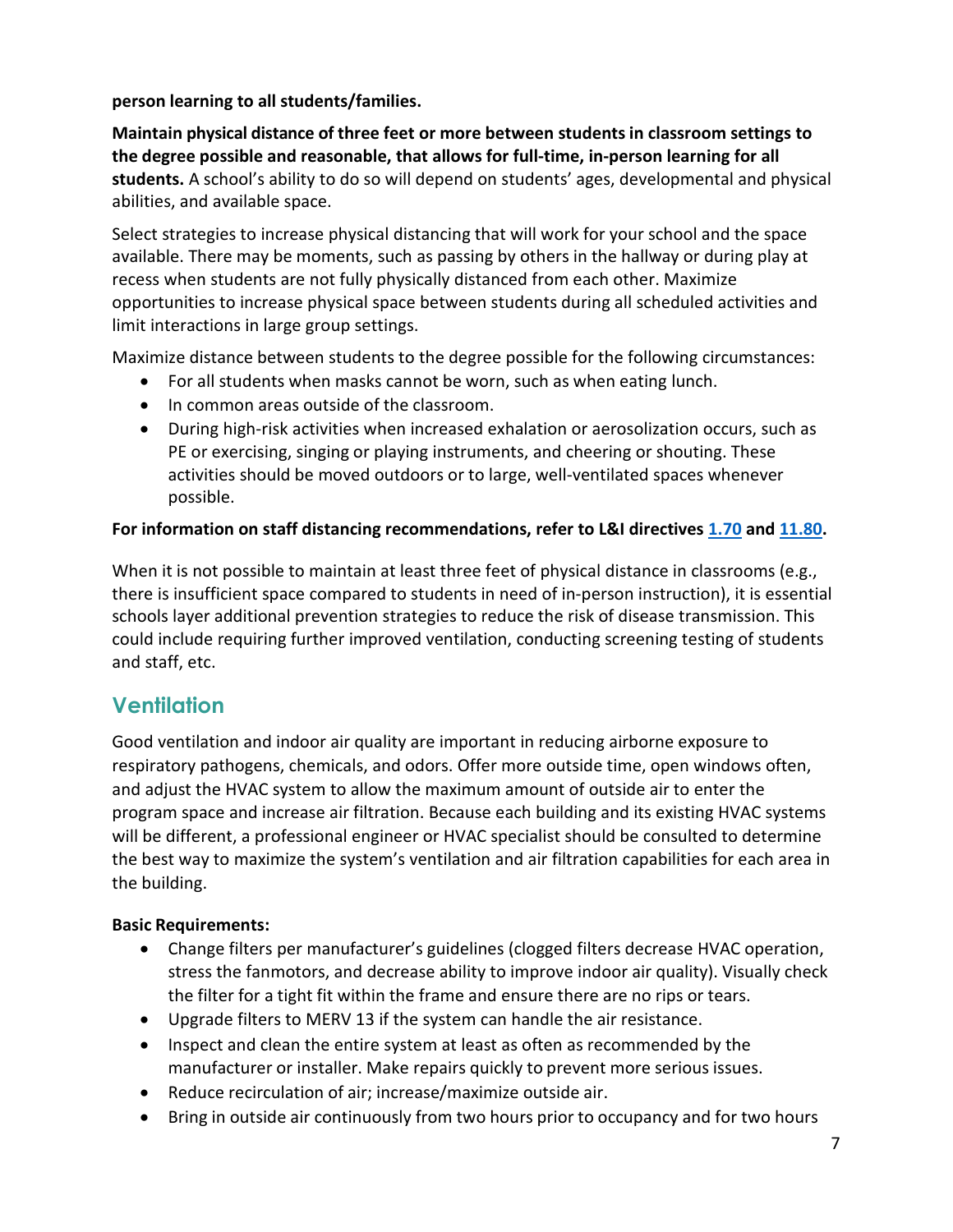after occupancy, including while cleaning and disinfection is occurring.

- Inspect and maintain local exhaust ventilation in restrooms, kitchens, cooking areas, labs, etc. Increase exhaust ventilation from restrooms above code minimums.
- Do not use ozone generators, electrostatic precipitators and ionizers, or negative ion air purifiers because they can produce harmful by-products.

For more information and options related to ventilation, see DOH's recommendations for [Ventilation and Air Quality for Reducing Transmission of COVID-19](https://www.doh.wa.gov/Portals/1/Documents/1600/coronavirus/VentilationGuidance.pdf) or [CDC's guidance for](https://www.cdc.gov/coronavirus/2019-ncov/community/ventilation.html) [improving ventilation and increasing filtration](https://www.cdc.gov/coronavirus/2019-ncov/community/schools-childcare/schools.html) in schools as well as the [Association for](https://www.ashrae.org/technical-resources/resources) Heating, Ventilating and [Air-Conditioning](https://www.ashrae.org/technical-resources/resources) Engineers (ASHRAE) guidance on ventilation during COVID-19.

# <span id="page-7-0"></span>**Handwashing and Respiratory Etiquette**

Schools should continue to encourage frequent handwashing and good respiratory etiquette to both prevent contracting and spreading infectious diseases, including COVID-19.

Through ongoing health education units and lessons, teach children proper handwashing and reinforce behaviors. Support [healthy hygiene](https://www.cdc.gov/handwashing/when-how-handwashing.html) behaviors by providing adequate supplies, including soap, a way to dry hands, tissues, face masks (as feasible), and no-touch/foot-pedal trash cans. Ensure that staff practice proper handwashing and respiratory etiquette.

- Teach and reinforce [handwashing](https://www.cdc.gov/handwashing/when-how-handwashing.html) with soap and water for at least 20 seconds and increase monitoring to ensure adherence among students and staff. Handwashing with soap and water is required after going to the bathroom, playing outside, petting animals, and before preparing or eating food.
- If handwashing is not possible, hand sanitizer containing at least 60% alcohol should be used. The FDA is warning to not use hand sanitizer in poorly ventilated spaces, not to use near the face, supervise children's use, and to keep it out of children's reach and sight. Some hand sanitizers may be contaminated with harmful ingredients. Before you buy or use hand sanitizer, check the [FDA's "do-not-use" list.](https://www.fda.gov/drugs/drug-safety-and-availability/fda-updates-hand-sanitizers-consumers-should-not-use#products) Fragrance-free is preferred to reduce sensitivity and asthma issues.
- Encourage students and staff to cover coughs and sneezes with a tissue and immediately wash their hands after blowing their nose, coughing, or sneezing. Remind students and staff not to touch their eyes, nose, and mouth with unwashed hands.
- Some students with disabilities might need assistance with handwashing and respiratory etiquette behaviors.

# **Cleaning and Disinfecting**

Schools should have infection control plans updated to reflect what is known about COVID-19. These are basic cleaning definitions:

- Cleaning removes germs, dirt, food, body fluids, and other material.
- Sanitizing reduces germs on surfaces to safe levels.
- Disinfecting kills germs on surfaces of a clean object.

The U.S. Environmental Protection Agency (EPA) regulates sanitizer and disinfectant chemicals. If you sanitize or disinfect without cleaning first, it will reduce how well these chemicals work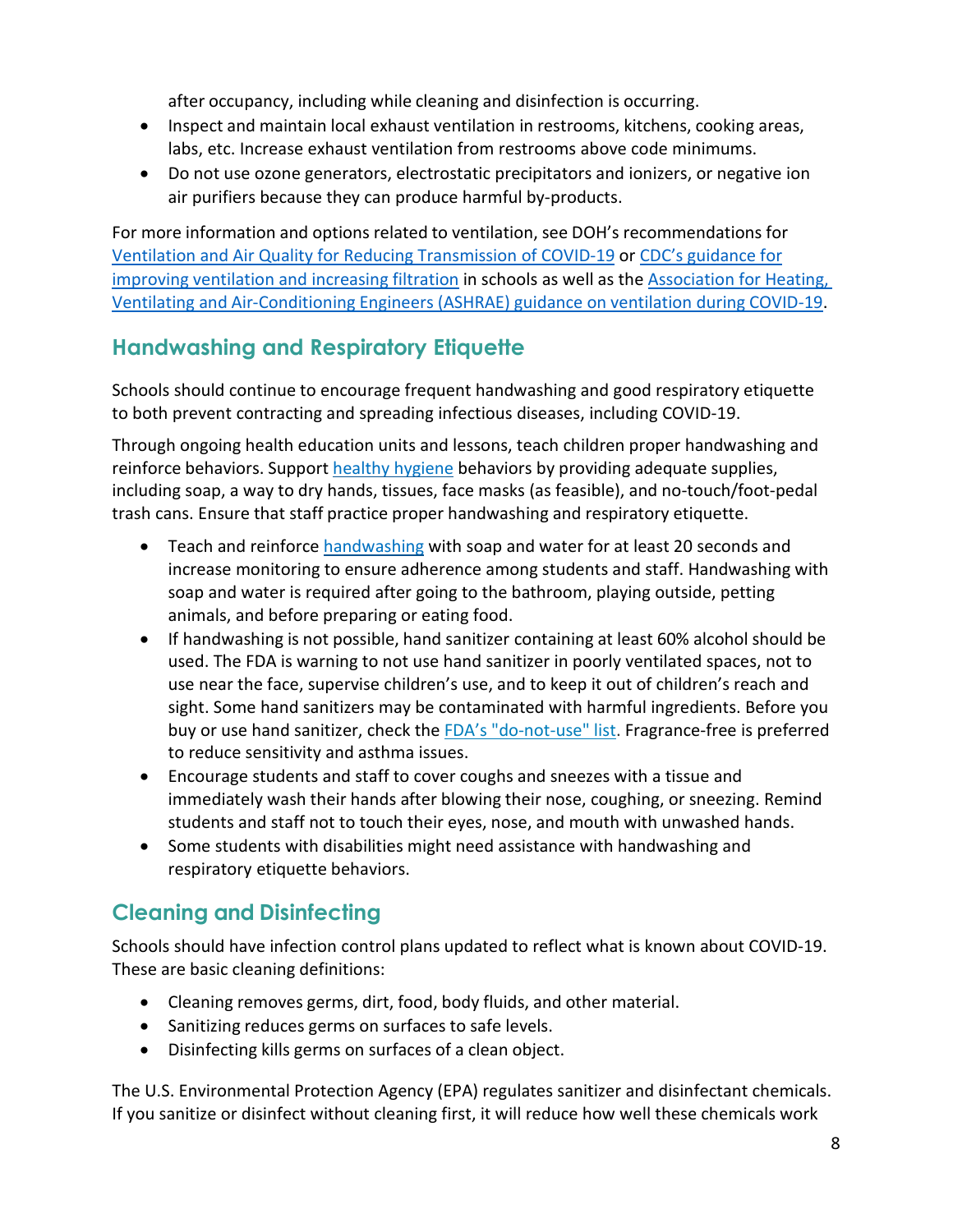and may leave more germs on the surface.

Current CDC [guidance for cleaning and disinfection for COVID-19](https://www.cdc.gov/coronavirus/2019-ncov/community/disinfecting-building-facility.html) states that disinfectants should be registered by the EPA for use against COVID-19. Refer to List N: Disinfectants for Use [Against SARS-CoV-2 \(COVID-19\).](https://www.epa.gov/pesticide-registration/list-n-disinfectants-use-against-sars-cov-2-covid-19) The University of Washington has a handout with options for [safer cleaning and disinfecting products](https://osha.washington.edu/sites/default/files/documents/FactSheet_Cleaning_Final_UWDEOHS_0.pdf) that work well against COVID-19. Additional information can be found at the [DOH COVID-19 website.](https://www.doh.wa.gov/Portals/1/Documents/1600/coronavirus/CleaningandDisinfectingGuidanceforPublicSpaces.pdf) Another resource for standard infection control and school cleaning is available on the [Toxics Use Reduction](https://www.turi.org/Our_Work/Cleaning_Laboratory/COVID-19_Safely_Clean_Disinfect/Safer_Cleaning_and_Disinfection_for_Schools) Institute website.

Clean and disinfect frequently touched surfaces each night after students leave and when someone is sick in the room (vomit, blood, feces, urine). When disinfecting surfaces, always follow the disinfectant instructions on the label.

Do not use ionization, fogging, fumigation, or wide-area spraying to control the spread of COVID-19. These methods are not effective, do not clean contaminated surfaces, and are hazardous to human health. The EPA has approved the use of electrostatic sprayers with some disinfectants. If the electrostatic application is not listed on the label, it is not an approved application method. Surfaces still need to be cleaned first and then the disinfectant applied to the surface for the required wet time. Use the large droplet setting to avoid misting as much as possible. Do not use for wide-area spraying.

# <span id="page-8-0"></span>**Staying Home When Sick**

Staying home when sick with COVID-19 is essential to keep COVID-19 infections out of schools and prevent spread to others. Students and school employees who have symptoms of infectious illness, such as [influenza](https://www.cdc.gov/flu/symptoms/flu-vs-covid19.htm) (flu) o[r COVID-19,](https://www.cdc.gov/coronavirus/2019-ncov/symptoms-testing/symptoms.html) should stay home and seek medical evaluation, which may include testing for COVID-19 and other respiratory infections. Schools that have chosen to implement [testing strategies](#page-8-1) may be able to facilitate timely diagnostic testing to limit student's time out of in-person instruction.

Please see the CDC's archived reference on [Screening Students for Symptoms](https://www.cdc.gov/coronavirus/2019-ncov/community/schools-childcare/symptom-screening.html) for more information.

# <span id="page-8-1"></span>**Testing**

[COVID-19 testing programs](https://www.doh.wa.gov/Portals/1/Documents/1600/coronavirus/820-113-K12SchoolTesting.pdf) can help reduce the risk of COVID-19 transmission in the school environment and the broader community. Testing for COVID-19 is an important layer of prevention.

# Diagnostic Testing

**Schools must ensure access to timely diagnostic testing among students with symptoms.**  This can be done at the school, at a centralized site for the district, and/or in partnership with a trusted and accessible community-based testing provider and local public health. Timely testing of symptomatic students and staff helps reduce days of in-person instruction lost. Additionally, symptomatic individuals with negative COVID-19 test results may be able to return to school earlier.

It is essential to limit potential disease transmission by ensuring prompt isolation of cases and quarantine of close contacts through effective case investigation and contact tracing. Reduced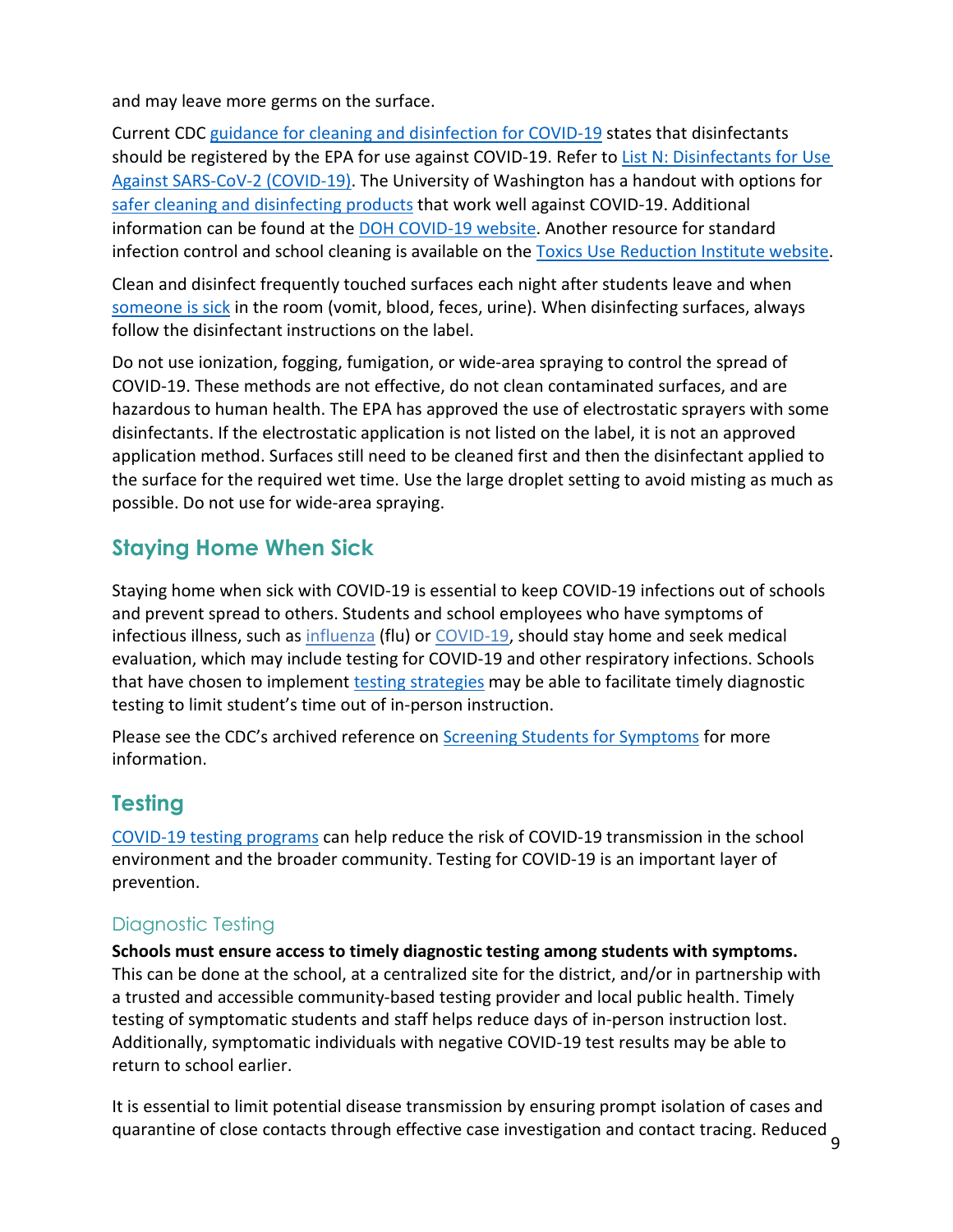onward transmission can lessen the number of contacts who will need to quarantine and can prevent the closure of classrooms or a school. Please see the following sections for more information on the requirements for [responding](#page-9-0) to and [reporting](#page-13-0) cases of COVID-19 in schools.

#### Screening Testing Recommendations for K-12 Schools

Screening testing looks for infections even if there is no reason to suspect those individuals are infected. Screening involves testing individuals without symptoms who do not have known or suspected exposure to COVID-19 in order to make decisions based on the test results.

Screening programs for students/staff are not required except as indicated below for highcontact indoor sports but are generally recommended and can assist in identifying individuals who may be infected and contagious. Identification can lead to decreasing transmission by ensuring prompt isolation of cases and quarantine of close contacts through effective case investigation and contact tracing. Please see the following sections for more information on the requirements for [responding](#page-9-0) to and [reporting](#page-13-0) cases of COVID-19 in schools.

For more information, see the testing section of the DOH Supplemental Considerations for [Mitigation of COVID-19 in K-12 Schools.](https://www.doh.wa.gov/Portals/1/Documents/1600/coronavirus/820-218-K12SupplementalRecommendations.pdf)

## Screening Testing Requirements for K-12 Athletics

To ensure safe participation in athletics, **schools [must institute screening testing](#page-21-0) protocols for all athletes, coaches, trainers, and other personnel who work with athletes participating in high-contact indoor sports and indoor cheerleading.**

Schools may consider screening testing for all students and their instructors participating in other [co-curricular or extracurricular activities,](#page-18-0) such as those that generate aerosols, including singing and some music.

## Testing Support and Technical Assistance

DOH's [Learn to Return](https://learntoreturn.org/) Testing program is available to help schools meet general diagnostic testing and high-contact sport screening testing requirements. Learn to Return can also support screening testing for students and/or staff among schools who choose to layer this strategy. Schools or districts who would like more information about COVID-19 testing programs should contact [schools@healthcommonsproject.org.](mailto:schools@healthcommonsproject.org)

# <span id="page-9-0"></span>**Responding to Cases or Suspected Cases of COVID-19**

**To prepare for the potential of students or staff infectious with COVID-19 while at school, schools must have a response and communication plan in place that includes communication with staff, families, their school district, and their local health jurisdiction.** Schools should prepare for instructing students who are excluded from school due to illness or quarantine.

**[State law requires that each school have a safety committee](https://apps.leg.wa.gov/wac/default.aspx?cite=296-800-13020) that includes employer and staff representatives. This committee should help provide coordination and input on the school's COVID-19 response.** See the [Core Rules, Chapter 296-800, WAC](https://lni.wa.gov/safety-health/safety-rules/chapter-pdfs/WAC296-800.pdf#WAC_296_800_130) from WISHA for more information on how to form a COVID-19 school response safety committee.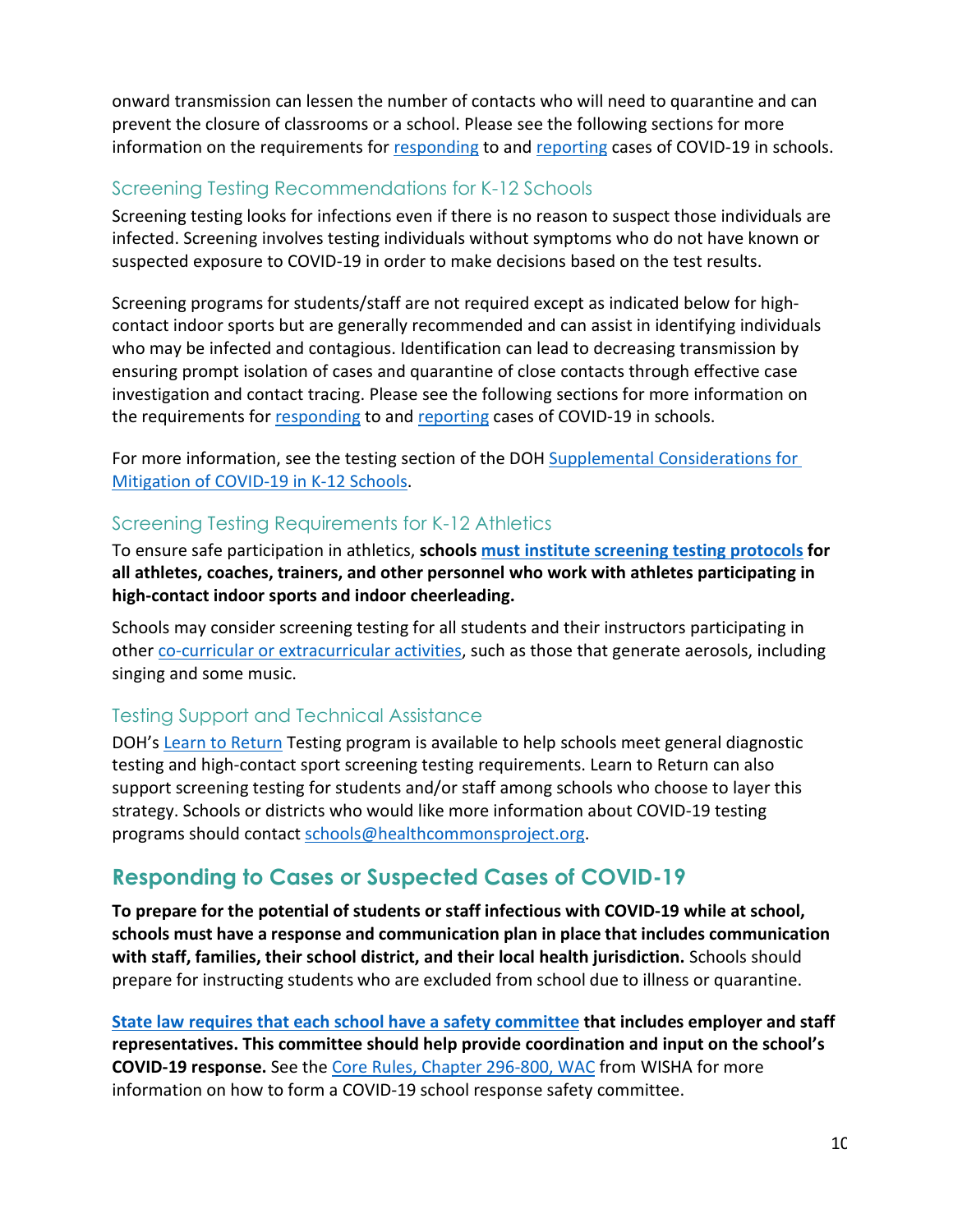#### <span id="page-10-2"></span>What to Do if Someone Develops Symptoms of COVID-19 While at School

Any student or staff who reports [COVID-19-like symptoms](https://www.cdc.gov/coronavirus/2019-ncov/symptoms-testing/symptoms.html) must be immediately [isolated](https://www.doh.wa.gov/Emergencies/COVID19/CaseInvestigationsandContactTracing/IsolationandQuarantineforCOVID19) from others and sent home and referred to diagnostic testing as soon as feasible, regardless of vaccination status.

While waiting to leave school, the individual with symptoms must be isolated in a designated isolation space. They must wear a well-fitting face covering or mask. Anyone providing care or evaluation to the isolated individual must wear [appropriate PPE.](https://www.cdc.gov/coronavirus/2019-ncov/hcp/infection-control-recommendations.html)

The designated isolation space for individuals with suspected COVID-19 symptoms must be separated from the space used for those requiring general first aid or medicine distribution. If the nurse's office has an exam room designed with a negative air flow and directly exhausted air, this room should be given priority as an isolation space. If this is not available, the isolation space would ideally be a room with a door that can close and a window that can be opened to improve ventilation. A properly sized HEPA air filter could be used to increase filtration, see [DOH ventilation guidance](https://www.doh.wa.gov/Portals/1/Documents/1600/coronavirus/VentilationGuidance.pdf) for more information.

If no appropriate indoor space is available (e.g., already occupied) and the student can be supervised and made comfortable, an outdoor setting is an acceptable emergency alternative if weather and privacy permit.

#### What to Do if Someone Visited School while Contagious with COVID-19

If someone visited a school while contagious with COVID-19, it is possible that students, staff, and/or guests may have been exposed. A person is contagious with COVID-19 starting two days before they have symptoms (or if asymptomatic, two days before they test positive for SARS-CoV-2) and through the end of thei[r isolation](#page-10-0) period. Close contacts of a person with COVID-19 should be identified to determine if they mus[t quarantine.](#page-12-0)

#### Returning to School

<span id="page-10-0"></span>If a person with COVID-19 symptoms tests negative for SARS-CoV-2 with a molecular or antigen test, they may return to school following existing school illness management policies as long as they are not a close contact of someone with COVID-19 and subject to [quarantine.](#page-12-0) If a person with COVID-19 symptoms tests negative for SARS-CoV-2 with an antigen test, it is recommended they either have a confirmatory molecular test or repeat an antigen test within 48 hours. If the individual is using an at-home test, they should carefully follow all package instructions.

If a person with COVID-19 symptoms does not get tested for SARS-CoV-2 or does not see a health care provider and given an alternative diagnosis, they should follow the same [isolation](#page-10-1) guidance as persons who test positive for SARS-CoV-2. This is irrespective of vaccination status.

#### <span id="page-10-1"></span>**Isolation**

Any student or staff member with COVID-19 should isolate at home. **This isolation guidance applies regardless of vaccination status.** 

If a student or staff member tests positive for SARS-CoV-2 by a molecular or antigen test, they can return to school when the following criteria are met: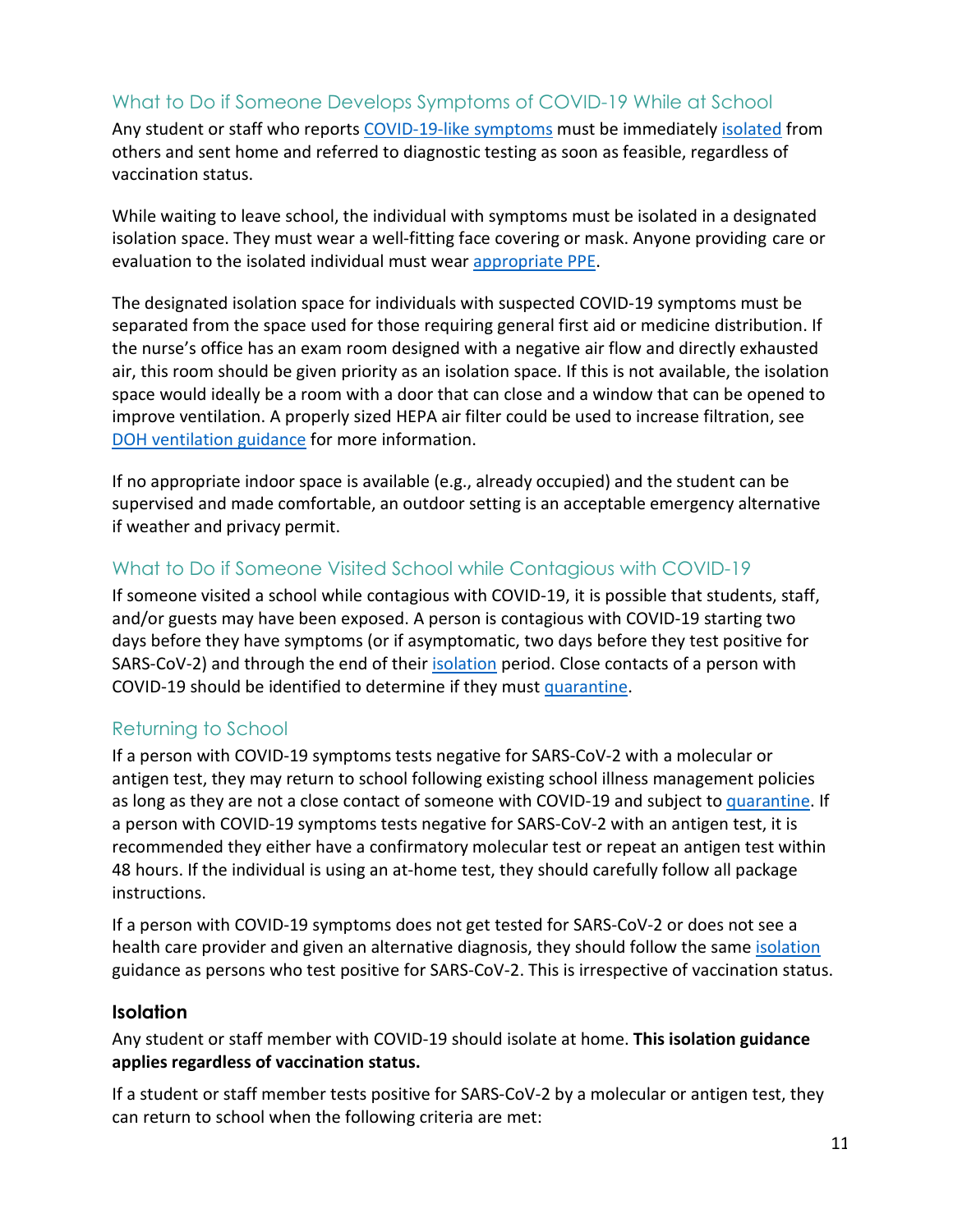- 5 days\* have passed since symptom onset, or since positive test specimen collection date if no symptoms are present (\*note: people who are severely ill or severely immunocompromised may need to isolate for [up to 20 days\)](https://www.cdc.gov/coronavirus/2019-ncov/hcp/disposition-hospitalized-patients.html); AND
- No symptoms are present, or symptoms are resolving; AND
- No fever within the past 24 hours without the use of fever reducing medications.

Students and staff should continue monitoring for symptoms and wearing a well-fitting mask around others through day 10 (days 6-10) both in and out of school, including during [extracurricular](#page-17-1) and [sports](#page-19-1) activities.

Individuals who have been in isolation may test on day 5 of their isolation period, but only if the above criteria for completing isolation have been met. An antigen test is recommended. If the test result is positive, they must continue to isolate until day 10. If the test result is negative, they may return to school and should continue to wear a well-fitting mask around others at home and in public until day 10.

Individuals who have accommodations that allow them to attend school and not wear a wellfitting mask or face shield with a drape or wrap must stay in isolation the full 10 days.

Staff who test positive for COVID-19, or parents/guardians of students who test positive for COVID-19, should notify the school immediately upon receipt of the test results. This enables the recommended exclusion of the staff or student from school for the duration of their isolation period, contact tracing to determine if any students or staff were exposed to the person with COVID-19, and notification of the LHJ. See [K-12 Supplemental Considerations](https://www.doh.wa.gov/Portals/1/Documents/1600/coronavirus/820-218-K12SupplementalRecommendations.pdf) for more information.

# <span id="page-11-0"></span>What to Do if Someone is a Close Contact of Someone with COVID-19

A close contact is someone who was exposed to a person with COVID-19 infection. Generally, a close contact is someone who was within six feet of a person with COVID-19 for at least 15 cumulative minutes over a 24-hour period during the period of time when the person with COVID-19 was infectious. The infectious period of someone with COVID-19 starts two days before the onset of symptoms or is estimated as two days before the positive test collection date if someone with COVID-19 is asymptomatic. This definition applies regardless of whether the case or contact was wearing a mask. If identified as a close contact, a person may need to [quarantine](#page-12-0) as outlined below.

**In a K-12 indoor or outdoor classroom or other structured environment with assigned seating, the close contact definition excludes students and staff who were at least three feet away from an infected individual when (a) both were appropriately wearing well-fitting face coverings/masks and (b) other [prevention strategies](#page-2-1) were in place.** Please see the DOH [K-12](https://www.doh.wa.gov/Portals/1/Documents/1600/coronavirus/820-218-K12SupplementalRecommendations.pdf)  [Supplemental Considerations](https://www.doh.wa.gov/Portals/1/Documents/1600/coronavirus/820-218-K12SupplementalRecommendations.pdf) document for additional information on the determination of close contacts in the K-12 setting.

Schools should prioritize contact tracing to the high priority settings identified in the "Prioritization of Contact Tracing" table in th[e K-12 Supplemental Considerations](https://www.doh.wa.gov/Portals/1/Documents/1600/coronavirus/820-218-K12SupplementalRecommendations.pdf) document (see page 11). These high priority settings are places where multiple students and/or staff are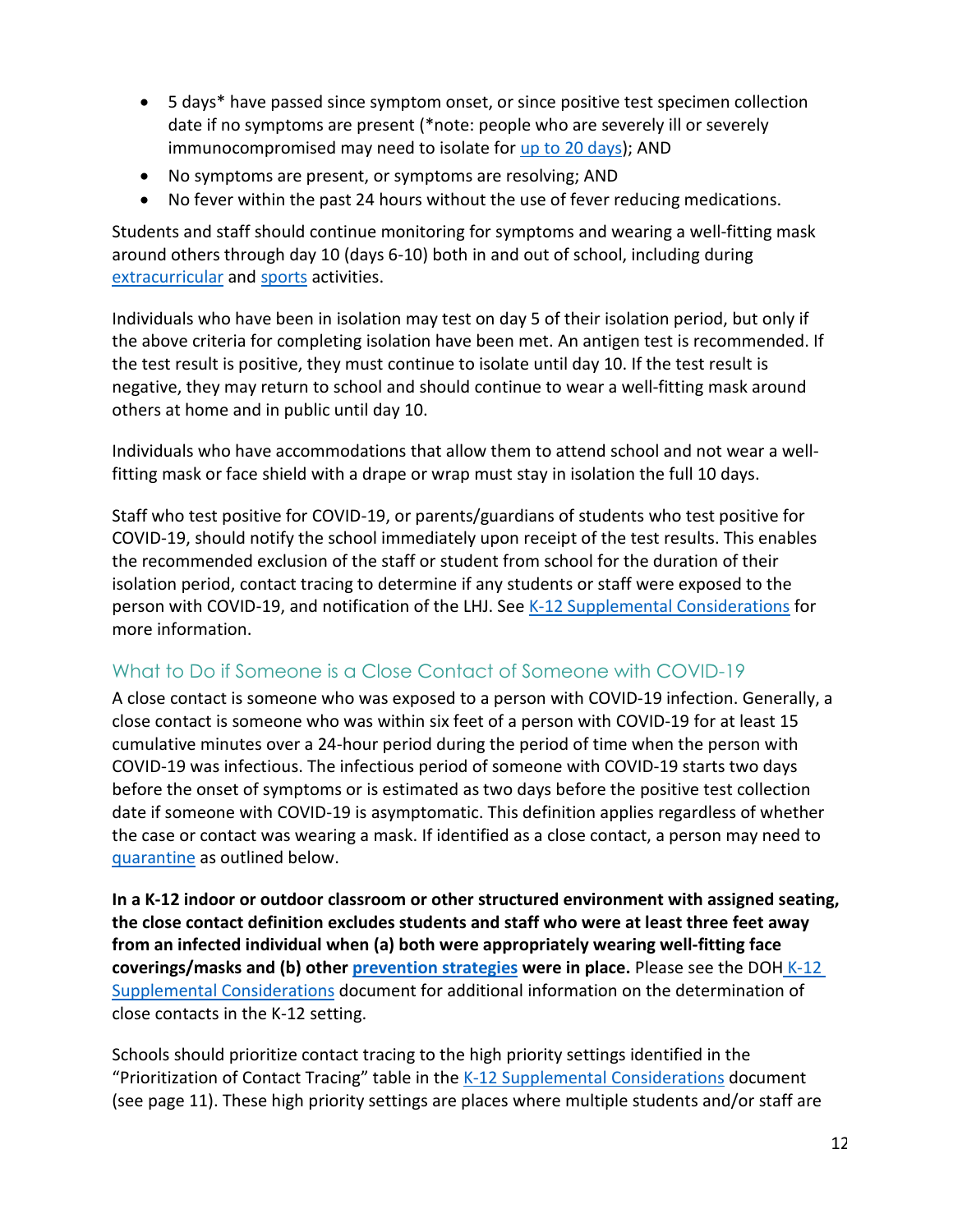present for sustained periods of time AND/OR there is likelihood of close contact, or inconsistent or no mask wearing.

The definition of a close contact may vary in some situations (e.g., less time spent in close proximity to an unmasked person who is coughing, direct cough/sneeze spray, or other contact that is more intense like sharing drinks, eating utensils, etc.). The ultimate determination of close contact is made by the local health jurisdiction during its investigation; it may delegate this determination if appropriate.

## <span id="page-12-0"></span>**Quarantine**

[Quarantine](https://www.doh.wa.gov/Emergencies/COVID19/CaseInvestigationsandContactTracing/IsolationandQuarantineforCOVID19) is when someone who has been exposed to COVID-19 stays home and away from others for the recommended period of time.

#### **Who Must Quarantine:**

Students and staff who come into close contact with someone with COVID-19 should quarantine for at least 5 days (day 0 through day 5) after their last close contact\* with a person who has COVID-19 if they are in one of the following groups:

- Ages 18 or older and completed the primary series of recommended vaccine but have not received a recommended booster shot when eligible.
- Those who have received the single-dose Johnson & Johnson vaccine (completing the primary series) over 2 months ago and have not received a recommended booster shot.
- Those who are not vaccinated or have not completed a primary vaccine series.

\**For household exposures this would be the last day the person with COVID-19 is considered infectious.*

#### **Who Does Not Need to Quarantine:**

Students and staff who come into close contact with someone with COVID-19 do not need to quarantine if they:

- Are ages 18 or older and have received all recommended vaccine doses, including boosters and additional primary shots for some immunocompromised people.
- Are ages 5-17 years and completed the primary series of COVID-19 vaccines.
- Had confirmed COVID-19 within the last 90 days.

There are three quarantine options for close contacts. To reduce days out of the classroom and balance the need to limit transmission, DOH strongly recommends schools use the DOH Test to Stay protocol, which requires testing of eligible individuals.

**1. For schools participating in a Test to Stay program – Students and staff eligible for Test to Stay may attend school, school-related extracurricular activities, and school-aged child care during their quarantine period if they participate in serial testing.** This is known as modified quarantine. Students or staff who opt out of testing or who have accommodations that allow them to attend school and not wear a well-fitting mask or face shield with a drape or wrap are not eligible for modified quarantine. Please see the Test to Stay section of the [K-12 Supplemental Considerations](https://www.doh.wa.gov/Portals/1/Documents/1600/coronavirus/820-218-K12SupplementalRecommendations.pdf) document for information on Test to Stay and modified quarantine.

Not all schools or districts have Test to Stay Programs, but those who do should use it to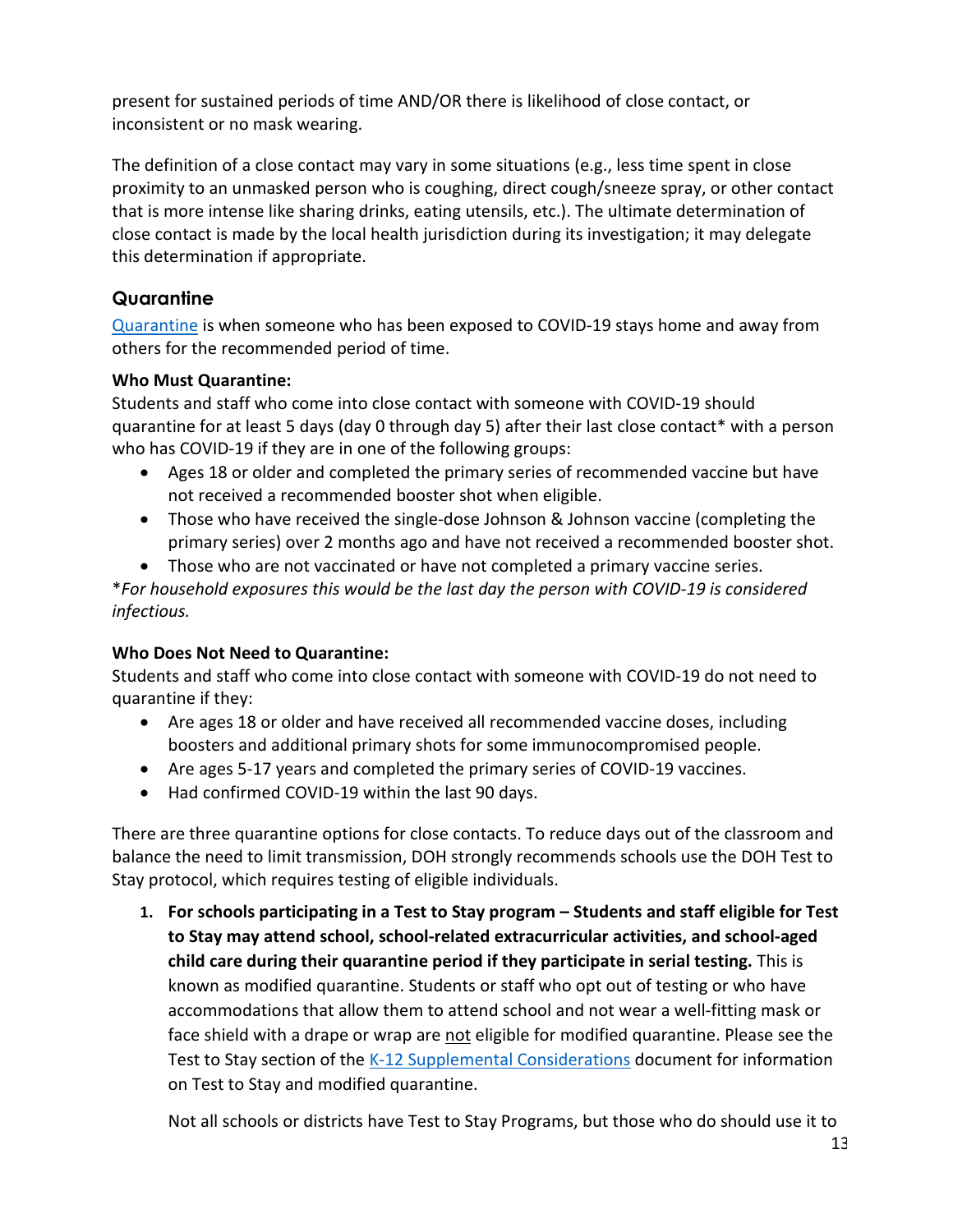minimize exclusions from in-person instruction. Schools that want to start a Test to Stay program should contact [Learn to Return](https://learntoreturn.org/) for support if desired, but this is not a requirement.

**2. For schools not participating in a Test to Stay program – Students or staff must quarantine at home.** Quarantine can end after 5 full days beginning after the last close contact (the date of last close contact is considered day 0) if no symptoms have developed and after receiving a negative test result from a test taken no sooner than day 5.

Students and staff must wait to receive a negative test result from a test taken no sooner than day 5 post-exposure and provide the negative test documentation to the school before returning.

Negative test results may come from school testing programs, a health care provider, local health jurisdiction, pharmacy, or other community-based test site. At-home tests should be considered in coordination with local public health. Proof of a negative COVID-19 test includes the original, a copy, or a photo of a document or other communication from the test provider or laboratory that shows:

- The first and last names of the individual tested.
- The type of test performed (must be molecular or antigen).
- The date the specimen was collected (must be on or after day 5 post-exposure).
- A negative result.

Students and staff should continue monitoring for symptoms and wearing a well-fitting mask around others through day 10 (days 6-10) both in and out of school, including during [extracurricular](#page-17-1) an[d sports](#page-19-1) activities.

- **3.** If an individual or student who is a close contact chooses not to test or does not get tested:
	- 10-day Quarantine: Quarantine should last for 10 days after the last close contact. However, if any COVID-19 symptoms develop during the 10 days, the individual should isolate and get tested.

In certain circumstances, a longer quarantine may be warranted:

• 14-day Quarantine: Quarantine may be recommended for 14 days after the last close contact with the COVID-19 positive person. Monitor for symptoms during this time, and if any COVID-19 symptoms develop during the 14 days, get tested.

If unsure, consult with your LHJ to determine which quarantine option should be followed.

#### **Please note that masking is generally required for all students and staff in classrooms, buses, common areas, etc., regardless of quarantine or vaccination status.**

Close contacts with symptoms of COVID-19 should immediately isolate and follow the steps under [What to Do if Someone Develops Symptoms of COVID-19 While at School.](#page-10-2)

# <span id="page-13-0"></span>**Reporting Cases and Outbreaks and Working with Public Health**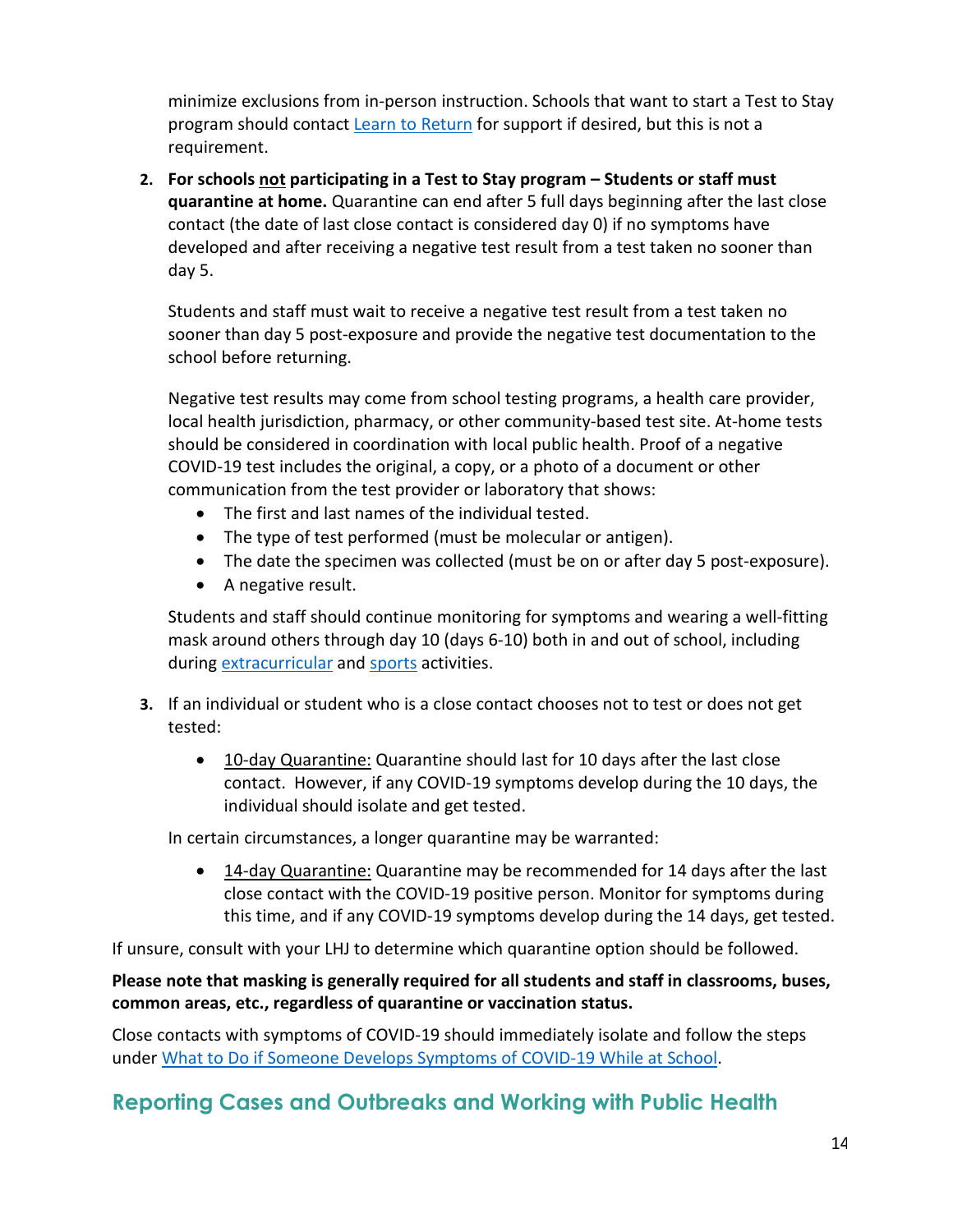# Reporting Requirements

Schools play an important role in identifying COVID-19 cases and close contacts and limiting the spread of COVID-19. All cases of COVID-19 in schools must be reported to the local health jurisdiction (LHJ)/DOH in accordance with LHJ/DOH guidance and Washington State law (WAC [246-101\)](https://app.leg.wa.gov/wac/default.aspx?cite=246-101). All outbreaks of COVID-19 must be reported to the LHJ [\(WAC 246-101\)](https://app.leg.wa.gov/wac/default.aspx?cite=246-101). COVID-19 test results should be reported to DOH in accordance with guidance available at th[e Reporting](https://www.doh.wa.gov/Emergencies/COVID19/HealthcareProviders/ReportingTestResults/ReportingCOVID19TestResultsforPointofCareTestingFacilities)  [COVID-19 Test Results](https://www.doh.wa.gov/Emergencies/COVID19/HealthcareProviders/ReportingTestResults/ReportingCOVID19TestResultsforPointofCareTestingFacilities) webpage. In addition, schools and the general public must cooperate with public health authorities in the investigation of cases and outbreaks that may be associated with the school [\(WAC 246-101\)](https://app.leg.wa.gov/wac/default.aspx?cite=246-101).

A COVID-19 outbreak in a school is considered when the following have been met:

• Multiple probable or confirmed COVID-19 cases comprising at least **10% of students, teachers, or staff within a specified core group1**

OR

• At least **3 cases within a specified core group**<sup>1</sup> meeting criteria for a probable or confirmed COVID-19 case;

AND

- Cases have symptom onset or positive test result within 14 days of each other, AND
- Cases were not identified as close contacts of each other in another setting (i.e., household) outside of the school setting, AND
- Cases were epidemiologically linked in the school setting or a school-sanctioned extracurricular activity<sup>2</sup>

<sup>1</sup> A "core group" includes but is not limited to extracurricular activity<sup>2</sup>, cohort group, classroom, before/after school care, etc.

 $2$  A school-sanctioned extracurricular activity is defined as a voluntary activity sponsored by the school or local education agency (LEA) or an organization sanctioned by the LEA. Extracurricular activities include, but are not limited to, preparation for and involvement in public performances, contests, athletic competitions, demonstrations, displays, and club activities.

Employers with more than 50 employees at a workplace or worksite are required to report to L&I within 24 hours of confirming that 10 or more of their employees at the workplace or worksite in Washington have tested positive for COVID-19 [\(SB 5115\)](https://app.leg.wa.gov/billsummary?billnumber=5115&year=2021). Employers can report to L&I by calling 1-800-423-7233 and using option 1.

## Notifying Public Health

When a school learns of a student or staff with COVID-19 or an outbreak of COVID-19 on the school premises, the School COVID-19 Coordinator must immediately notify the school district and local health jurisdiction of the school. A list of [local health jurisdiction](https://www.doh.wa.gov/AboutUs/PublicHealthSystem/LocalHealthJurisdictions) (LHJ) contacts can be found on the DOH website. Be prepared to provide LHJs with information for all students or staff with COVID-19. Local health jurisdictions use confidential information for public health investigations and do not share confidential information publicly.

Schools and the general public are required to cooperate with public health authorities in the investigation of cases, suspected cases, outbreaks, and suspected outbreaks [\(WAC 246-101,](https://apps.leg.wa.gov/WAC/default.aspx?cite=246-101)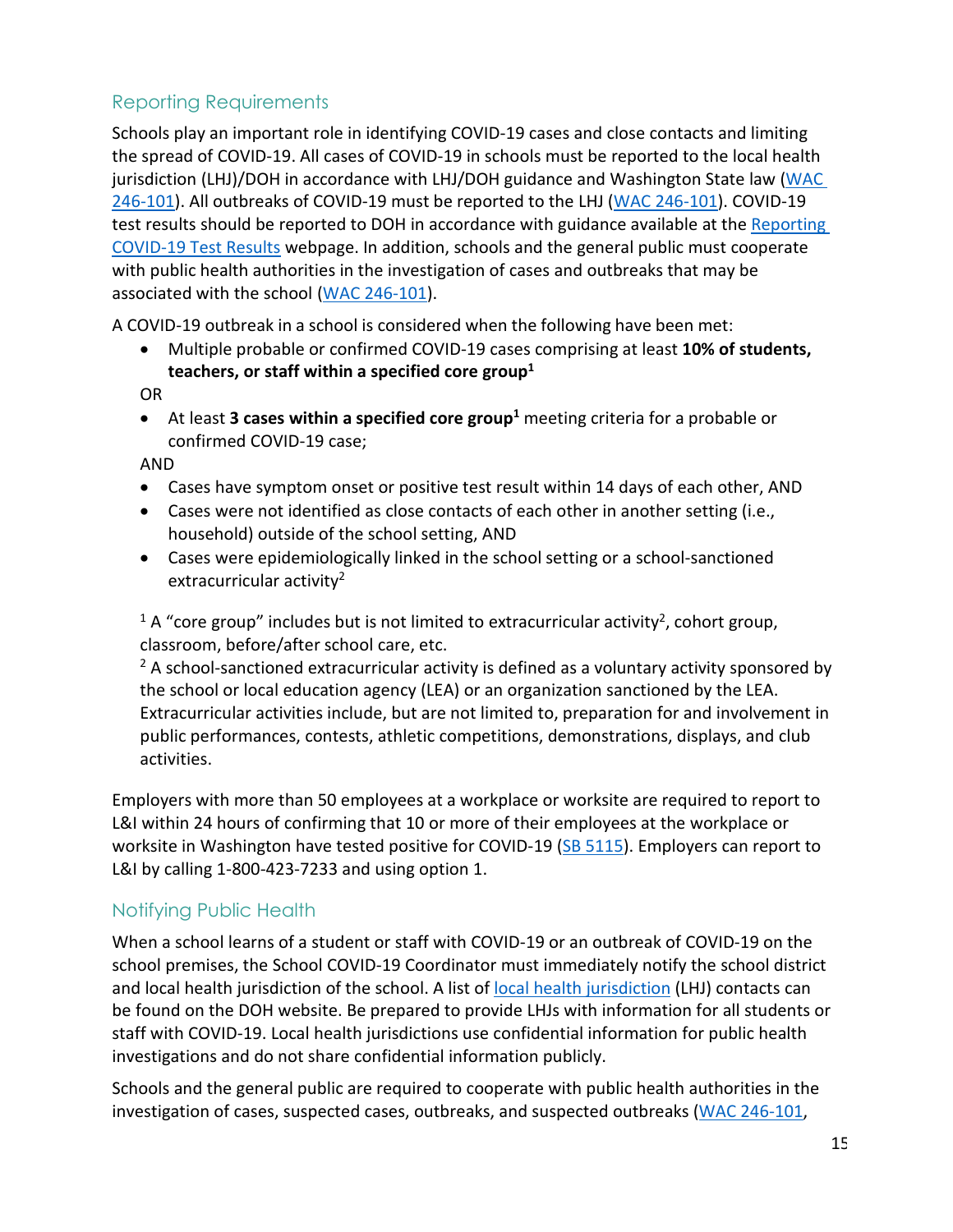[Governor's Proclamation 20-25.14\)](https://www.governor.wa.gov/sites/default/files/proclamations/proc_20-25.14.pdf). Schools must release information about COVID-19 cases to local public health as part of a case or outbreak investigation. This information may include, but is not limited to:

- Name
- Date of birth
- Sex
- Role (student, staff, teacher)
- Parent or guardian name
- Home phone number, or home phone number of parent or guardian
- Home address
- Classroom/Grade
- Dates of school attendance
- Type of COVID-19 Test
- Specimen collection date of positive test
- Date of symptom onset
- Preferred language spoken
- Vaccination status (manufacturer, dates of administration)
- Information about any close contacts of the student or staff with COVID-19

The School COVID-19 Coordinator must also gather information about everyone the student or staff with COVID-19 may have been in close contact with at the school during their infectious period. See [What to Do if Someone is a Close Contact of Someone with COVID-19](#page-11-0) for information on identifying close contacts. The ultimate determination of close contact is made by the local health jurisdiction; they may delegate this determination if appropriate.

## Student, Parent/Caregiver, and Staff Notification

Schools play an important role and have certain obligations in identifying close contacts and communicating with staff. Schools must have a response and communication plan in place that includes communication with staff, families, their school district, and their LHJ. Schools should prepare for instructing students and their families who are excluded from school due to illness or quarantine in accordance with all federal and state laws.

As employers, schools are required to inform staff who may have been exposed to COVID-19 about the potential exposure while maintaining confidentiality of the person who tested positive, as required by the [Americans with Disabilities Act \(ADA\).](https://www.eeoc.gov/laws/guidance/pandemic-preparedness-workplace-and-americans-disabilities-act) An employer is required to provide written notice to all employees, and the employers of subcontracted employees, who were on the premises at the same worksite as the person with COVID-19 that they may have been exposed to COVID-19.

# <span id="page-15-0"></span>**Performing Arts, Athletics, and Other Co-curricular and Extracurricular Activities**

School-related and sponsored activities, including field trips, must follow all relevant guidance. This includes, but is not limited to:

- [Curricular and Co-curricular Performing Arts Classes](#page-16-0)
- [Extracurricular Performing Arts Activities](#page-17-0)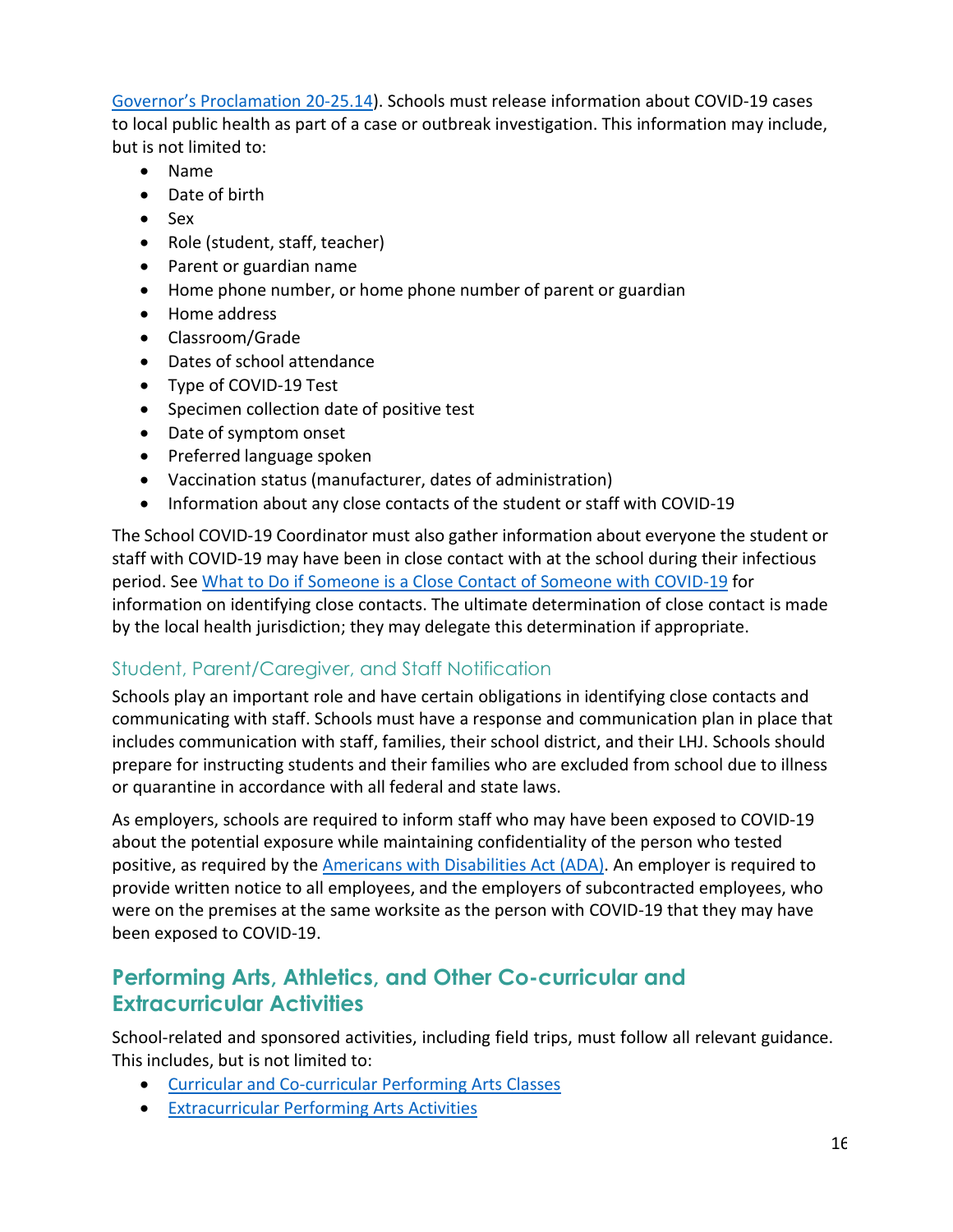- [Extracurricular Athletics](#page-19-0)
- [Other Co-curricular or Extracurricular Activities \(CTSOs, Clubs, Interest Groups, STEM](#page-22-0)  [Fairs, Field Trips, etc.\)](#page-22-0)
- [Overnight](https://www.governor.wa.gov/sites/default/files/COVID19%20Overnight%20Group%20Summer%20Camps.pdf) Camps
- [Child Care, Day Camps, and Youth Development](https://www.doh.wa.gov/Portals/1/Documents/1600/coronavirus/DOH-OSPI-DYCF-SchoolsChildCareGuidance.pdf)

#### <span id="page-16-0"></span>Requirements for Curricular and Co-curricular Performing Arts Classes

The purpose of this section of guidance is to ensure all students have access to their chosen performing arts course. Many students in performing arts engage in activities that are high aerosol-generating and increase the risk for COVID-19 transmission. Follow the requirements below to minimize this risk.

- **Universal masking with appropriate material – 3-layer medical face mask or similar material – is required by all students and staff in performing arts classes and while participating in performing arts activities.** Masking with a 3-layer medical face mask or similar material is essential to reduce aerosols from circulating in indoor spaces. Masks are not required when outdoors but are recommended if the setting is crowded.
- **High aerosol-producing performers, e.g., singers, woodwinds and brass, speech/debate, dance (competitive and dance squads) and theatre performers are required to wear appropriate masks/face coverings and/or use appropriate bell covers as described below while practicing or performing.** Woodwinds and brass performers may remove their face coverings/masks when practicing or performing on their instrument and must replace their face covering/mask during non-performance time. Face coverings/masks with slits are recommended but not required.
- Cloth masks may be used in non-high aerosol-generating classes, such as percussion or string orchestra only, guitar, piano, or other similar classes.
- **Bell covers with appropriate material – MERV 13 or 3-layer medical face mask or similar material – are required for brass and woodwind instruments when indoors.**  Bell covers are recommended when playing outdoors but not required.
- Practice good hygiene collecting water condensation from brass instruments. Consider using absorbent pads for students to empty spit valves rather than emptying directly on the floor.
- **Universal masking with appropriate material – 3-layer medical face mask or similar material – is required in general music and elementary classrooms when singing is performed.** Staff should provide students with a mask designed to fit snugly while allowing for facial movement during singing to replace cloth masks during the activity. When not singing, students should wear cloth masks as required in other classrooms.
- **Bell covers with appropriate material – MERV 13 or 3-layer medical face mask or similar material – are required for the end or barrel of a recorder when indoors.**  Students may remove their face coverings/masks when playing a recorder and must replace their face covering/mask when not playing. Face coverings/masks with slits are recommended but not required.
- **Ensure that all students have access to their chosen performing arts course. Space constraints should not limit access to these classes. Distancing should be at least 3 feet, if possible, and more if space permits.** Distancing of at least 3 feet is also recommended outdoors.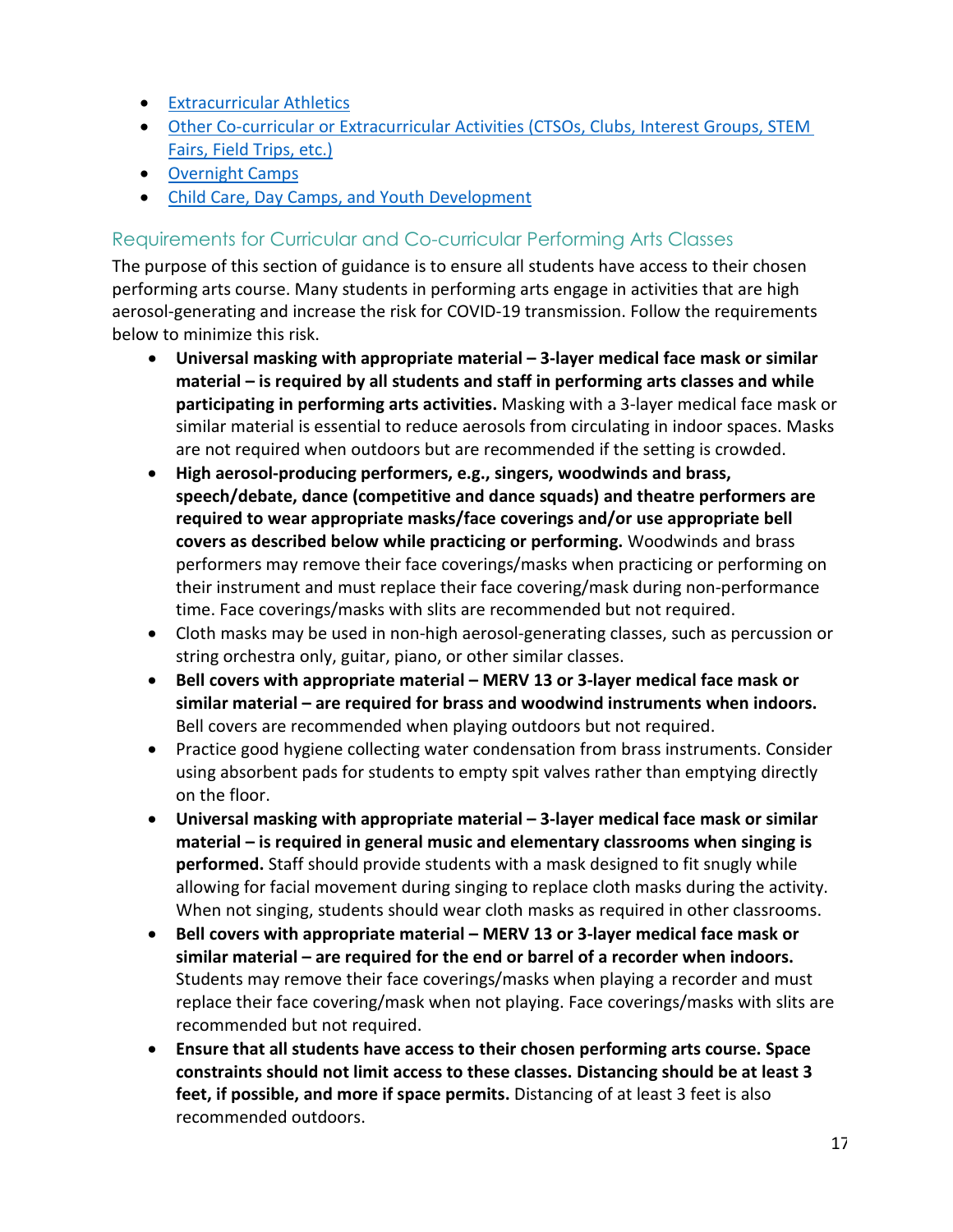- Reduce shared equipment to the degree possible. Have students use hand sanitizer before using shared equipment like music stands. If hand sanitizer is readily available and used often, shared equipment does not need to be sanitized between each group; regular daily cleaning is sufficient. For shared instruments, students should have their own mouthpieces. Allow the instrument to sit for 24 hours between uses.
- Maximize ventilation of the space as much as possible. If a space is smaller and/or not well-ventilated, use portable HEPA air cleaners to supplement. See also [Ventilation](#page-6-0) above for best practices to allow appropriate time for air change.
- Performances that are a part of a curricular or co-curricular class must follow all of the above requirements.

#### <span id="page-17-0"></span>School-Sponsored Extracurricular Performing Arts Performances and Activities

Students and staff must follow all requirements within this document when participating in school-sponsored performing arts activities and performances, even if not in a K-12 classroom setting.

#### <span id="page-17-1"></span>**Performances, Rehearsals, and Events**

- **Universal masking with appropriate material – 3-layer medical face mask or similar material within a mask designed for singing – is required by all members of chorus and choir while rehearsing or performing.** Masks are recommended when singing outdoors, especially if distancing is not observed, but are not required.
- **Bell covers with appropriate material – MERV 13 or 3-layer medical face mask or similar material – are required for brass and woodwind instruments when rehearsing or performing indoors.** Bell covers are recommended when playing outdoors, especially if distancing is not observed, but are not required.
- **Non-specialized, well-fitting masks may be used in non-high aerosol-generating performances, such as percussion or string orchestra only, guitar, piano, or other similar activities.**
- Practice good hygiene collecting water condensation from brass instruments. Consider using absorbent pads for students to empty spit valves rather than emptying directly on the floor.
- **Masks are not required for fully vaccinated performers in high aerosol-generating activities, such as theatre (e.g., plays and musicals), speech/debate, and dance (competitive and dance squads). However, unvaccinated performers in these performing arts activities must participate in** [Screening Testing for Performing Arts](#page-18-0) **as described below in order to remove their mask for a rehearsal or performance or event.** While not required for all as outlined above, masks are strongly encouraged when rehearsing indoors. Universal masking is required indoors when not actively rehearsing or performing. Masks are not required when outdoors but are recommended if the setting is crowded.
- **Universal masking is required by all performers, cast/crew of theatrical productions, directors, and support personnel when in dressing rooms, regardless of vaccination status.**
- Any participants completing a modified quarantine as part of a Test to Stay protocol are permitted to participate in their performing arts but must maintain masks for all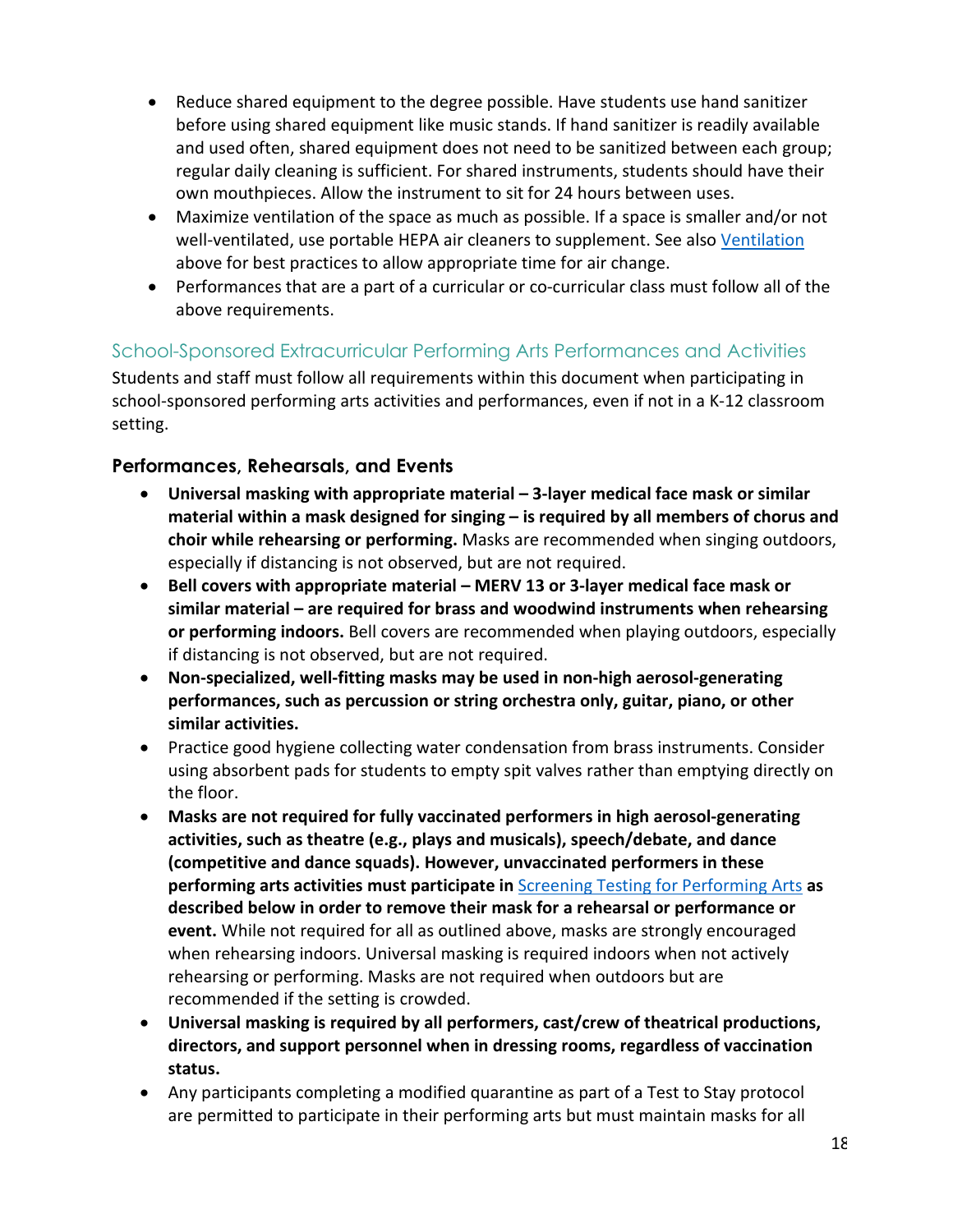rehearsals and during performances.

- Any participants who are in days 6-10 of isolation or quarantine must maintain masks for all rehearsals and during performances during days 0-10.
- Physical distancing of at least 3 feet between performers/crew members is required indoors to the degree possible.
- Directors and other support personnel should maintain at least 6 feet to the degree possible.
- Maximize ventilation of the space as much as possible. If a space is smaller and/or not well-ventilated, use portable HEPA air cleaners to supplement. See also [Ventilation](#page-6-0) above for best practices to allow appropriate time for air change.
- For performances, audience members should be seated in "family units" and those small groups should be spaced at least 6 feet apart. All audience members must wear a mask, regardless of vaccination status. At least 6 feet of spacing is required between the audience and the performing artists.
- Masking is required outdoors for all spectators if there are 500 or more people present at the event.

## **Travel for Performing Arts Activities**

• Travel trips must follo[w CDC's order](https://www.cdc.gov/coronavirus/2019-ncov/travelers/face-masks-public-transportation.html) for all riders and drivers to wear a mask on buses or other public transportation, regardless of vaccination status. Seat cohorts together on the bus and separate the cohorts by at least 3 feet to the degree possible. Increase ventilation by opening windows as weather permits.

#### <span id="page-18-0"></span>**Screening Testing for Performing Arts Activities**

- **Screening testing is required for unvaccinated participants in specified [performing arts](https://www.doh.wa.gov/Portals/1/Documents/1600/coronavirus/820-201-SportsFitnessGuidance.pdf)  activities [\(e.g., theatrical productions like plays and musicals, speech/debate,](https://www.doh.wa.gov/Portals/1/Documents/1600/coronavirus/820-201-SportsFitnessGuidance.pdf)  [competitive dance and dance squads\)](https://www.doh.wa.gov/Portals/1/Documents/1600/coronavirus/820-201-SportsFitnessGuidance.pdf) before the unvaccinated participant can remove [their mask to rehearse or perform indoors.](https://www.doh.wa.gov/Portals/1/Documents/1600/coronavirus/820-201-SportsFitnessGuidance.pdf)**
	- $\circ$  Screening testing of unvaccinated participants must be performed at least twice per week using a molecular or antigen test during the period of time where masks may be removed to perform. If a molecular test is performed, the participant does not need to isolate while awaiting screening test results unless they are exhibiting symptoms. Antigen tests, because of their rapid turnaround time, are the preferred testing method.
	- $\circ$  Fully vaccinated performers do not have to participate in screening testing. Individuals who tested positive for COVID-19 in the past 90 days and recovered do not need to participate in screening testing unless symptomatic, at which time an antigen test should be performed.
		- In a musical performance, unvaccinated soloists are required to undergo bi-weekly testing before they may remove their mask for rehearsals and performances as outlined above. Members of the musical chorus must remain masked during rehearsals and performances, regardless of vaccination status or testing. Ideally, the number of vaccinated soloists in a performance should be limited.
- Any students, staff, or other support personnel in the above activities completing a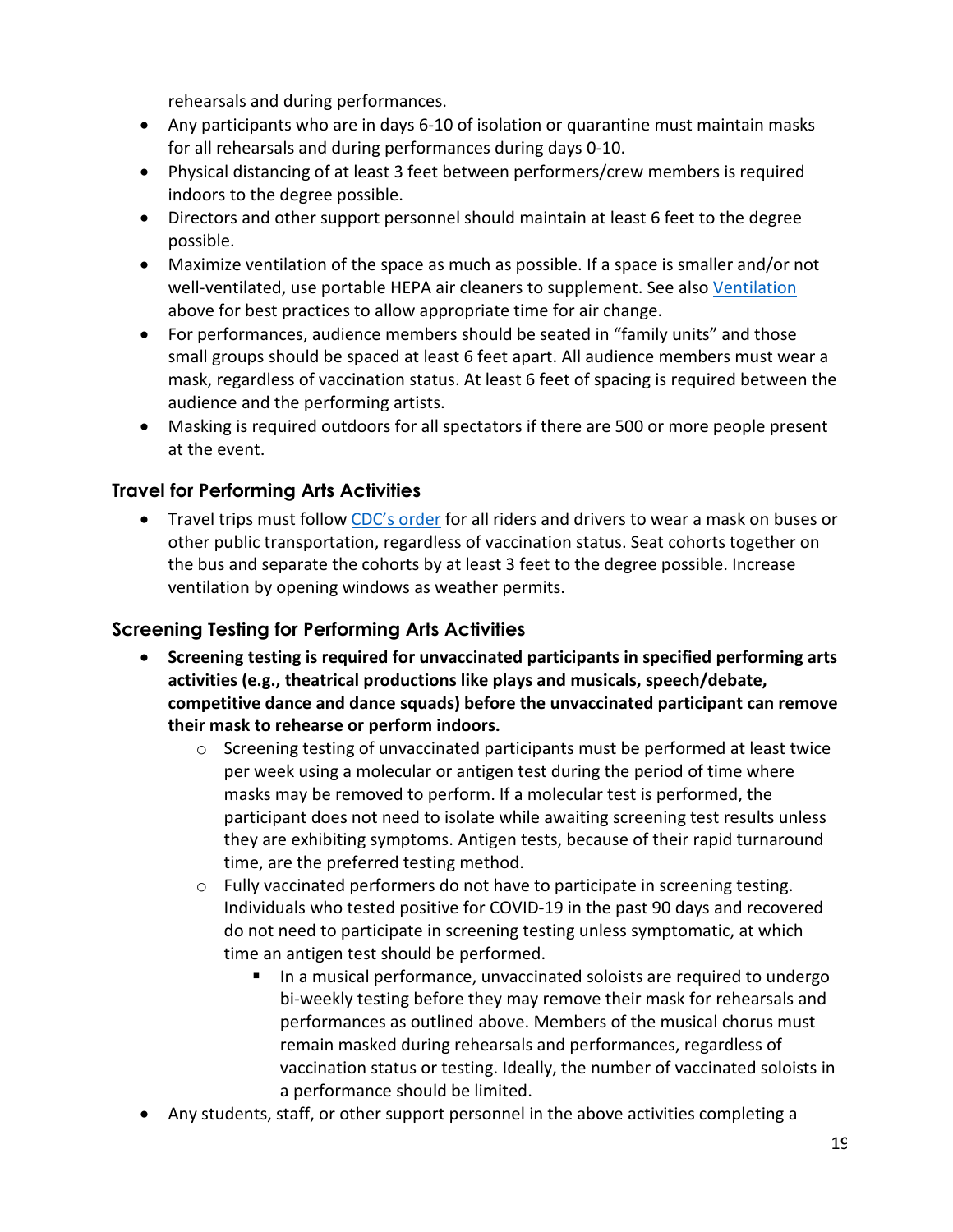modified quarantine as part of a Test to Stay only need to be tested a total of 2 times during the week of their modified quarantine between required testing for performing arts and the Test to Stay protocol.

- Any participant with a positive test must be excluded from the event and removed from the venue. See [Responding to Cases or Suspected Cases of COVID-19](#page-9-0) for more information. Positive test results must be reported to the local health jurisdiction as outlined in the [Reporting Cases and Outbreaks and Working with Public Health](#page-13-0) section. Contact tracing should be performed per guidance in the [What to Do if Someone is a](#page-11-0)  [Close Contact of Someone](#page-11-0) with COVID-19 section. The performing arts group should work with local public health to determine how to approach isolation, quarantine, and further testing.
- Any students, staff, or other support personnel identified as close contacts should immediately follow quarantine recommendations in th[e What to do if someone is a](#page-11-0)  [close contact of someone with COVID-19](#page-11-0) section of this guidance.
- All point of care test results should be reported to the DOH in accordance with guidance available at the [Reporting COVID-19 Test Results for Point-of-Care Testing](https://www.doh.wa.gov/Emergencies/COVID19/HealthcareProviders/ReportingTestResults/ReportingCOVID19TestResultsforPointofCareTestingFacilities)  [Facilities site.](https://www.doh.wa.gov/Emergencies/COVID19/HealthcareProviders/ReportingTestResults/ReportingCOVID19TestResultsforPointofCareTestingFacilities)

## <span id="page-19-0"></span>School-sponsored Extracurricular Athletics

**K-12 sporting activities must follow the requirements listed below**, regardless of any supplemental guidance referenced. In this document, universal masking means well-fitted masks are required for all participants, regardless of vaccination status. Physical Education (PE) classes are curricular classes and not considered sporting activities. **Students and staff must all wear masks indoors during PE classes.** Masks are not required outdoors.

The use of cohorts within the team limits the potential for team-wide transmission in the event of an exposure or outbreak and should be considered for practices, warm-ups, and when traveling.

Travel trips must follo[w CDC's order](https://www.cdc.gov/coronavirus/2019-ncov/travelers/face-masks-public-transportation.html) for all riders and drivers to wear a mask on buses or other public transportation, regardless of vaccination status. Seat cohorts together on the bus and separate the cohorts by at least 3 feet to the degree possible. Increase ventilation by opening windows as weather permits.

Athletes, coaches, athletic trainers and other support personnel should maintain at least 6 feet to the degree possible when not playing (e.g., on the bench, in the dugout, on the sideline, in locker rooms and other similar situations).

Sports camps, or other activity camps, affiliated with a K-12 school must follow the mask and testing requirements listed for each activity below.

#### <span id="page-19-1"></span>**Mask Requirements for Sporting Activities**

• **Universal masking is required by all athletes, coaches, athletic trainers and support personnel when in weight rooms, regardless of vaccination status.** Weight rooms are high-risk indoor settings. They are often poorly ventilated, crowded and used by athletes from sports of multiple contact levels, as well as PE students. Practice physical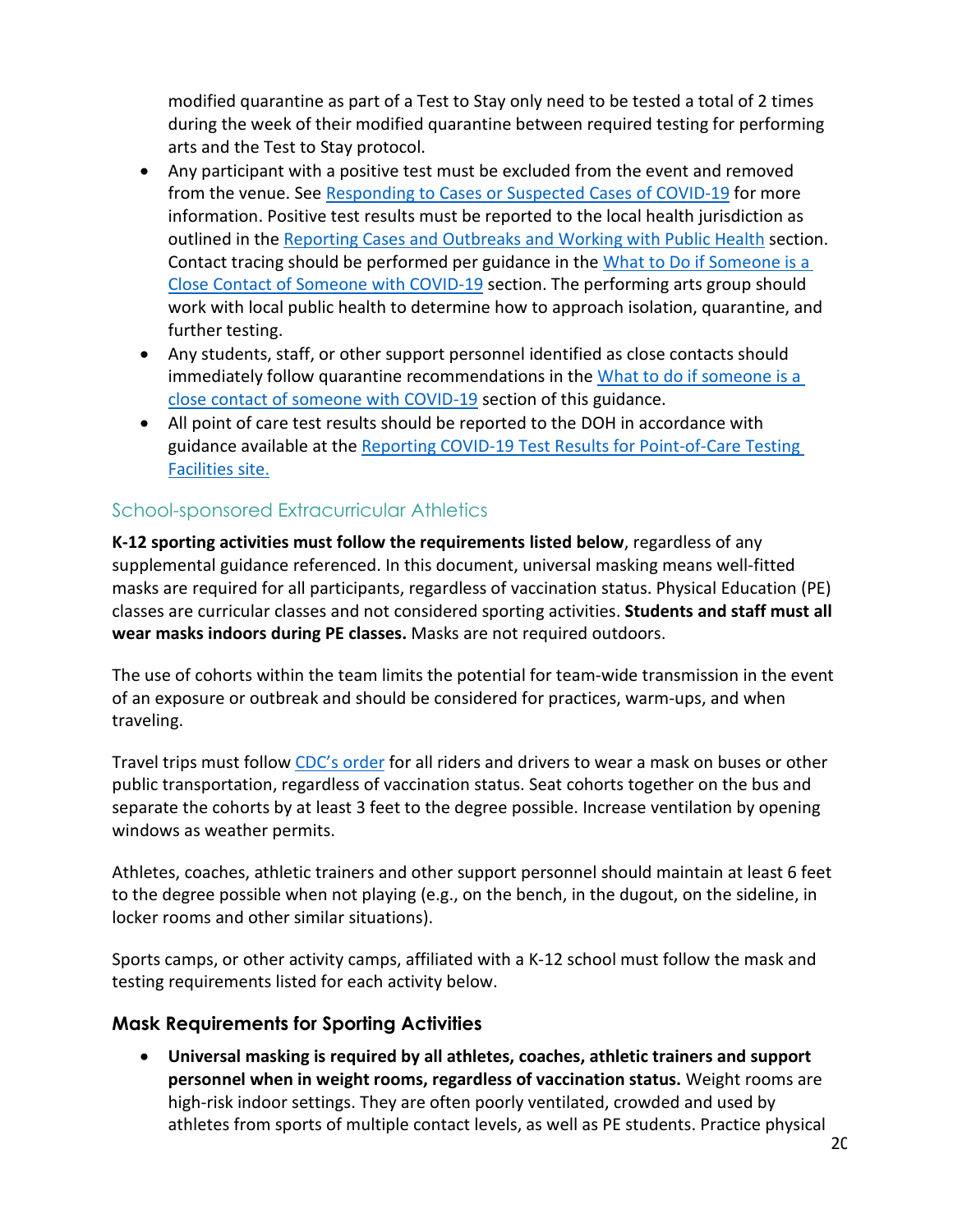distancing to the degree possible.

- **Masks are not required for athletes while practicing or competing in low-risk or moderate-risk sports indoors, regardless of vaccination status.** While not required, masks are strongly encouraged when practicing indoors, regardless of vaccination status. Universal masking is required indoors at all times when not actively practicing or competing.
- **Masks are not required for athletes while practicing or competing in high-risk indoor sports or indoor cheerleading, regardless of vaccination status, ONLY when they participate in screening testing as required in the [Screening Testing for Sporting](#page-21-0)  [Activities](#page-21-0) section.** Universal masking is required indoors at all times when not actively practicing or competing.
	- o Indoor basketball, wrestling, and water polo are high-risk sports and require screening testing of all individuals, regardless of vaccination status, in order to participate.
	- $\circ$  Indoor cheer is a high aerosol-generating activity and requires screening testing of all individuals, regardless of vaccination status, in order to participate.
	- $\circ$  High-risk indoor athletes who are engaging in practices off-season must either:
		- **Practice universal masking at all times, regardless of vaccination** status; or
		- Initiate the screening testing protocol of all athletes, coaches, trainers and supporting personnel, regardless of vaccination status, to allow the removal of masks while practicing. Masks must be worn at all other times when not practicing, regardless of vaccination status.
- **Masks are not required for outdoor sports of any risk level** but are recommended in settings where unvaccinated athletes, coaches, athletic trainers and/or support personnel are in close proximity, such as standing on the sidelines, in a huddle, or sitting in a dugout.
- **All coaches, athletic trainers, and other support personnel involved with sporting activities must wear face coverings indoors in K-12 settings, regardless of vaccination status.**
- Any participants completing a modified quarantine as part of a Test to Stay protocol are permitted to participate in their sports but must maintain masks for all practices and during competition.
- Any participants who are in days 6-10 of isolation or quarantine must maintain masks for all practices and during competition during days 0-10.
- Officials who are fully vaccinated do not have to wear face coverings indoors when actively officiating and running (e.g., basketball). Unvaccinated officials must wear face coverings indoors at all times when they are officiating, unless they participate in screening testing (which is strongly recommended) to allow removal of their mask while actively officiating and running. When they are not running, masks are required (e.g., talking with coaches, between quarters, moving around the wrestling mat).
- **Masking is required universally for all spectators attending indoor K-12 sporting activities, regardless of vaccination status.** Audience members should be seated in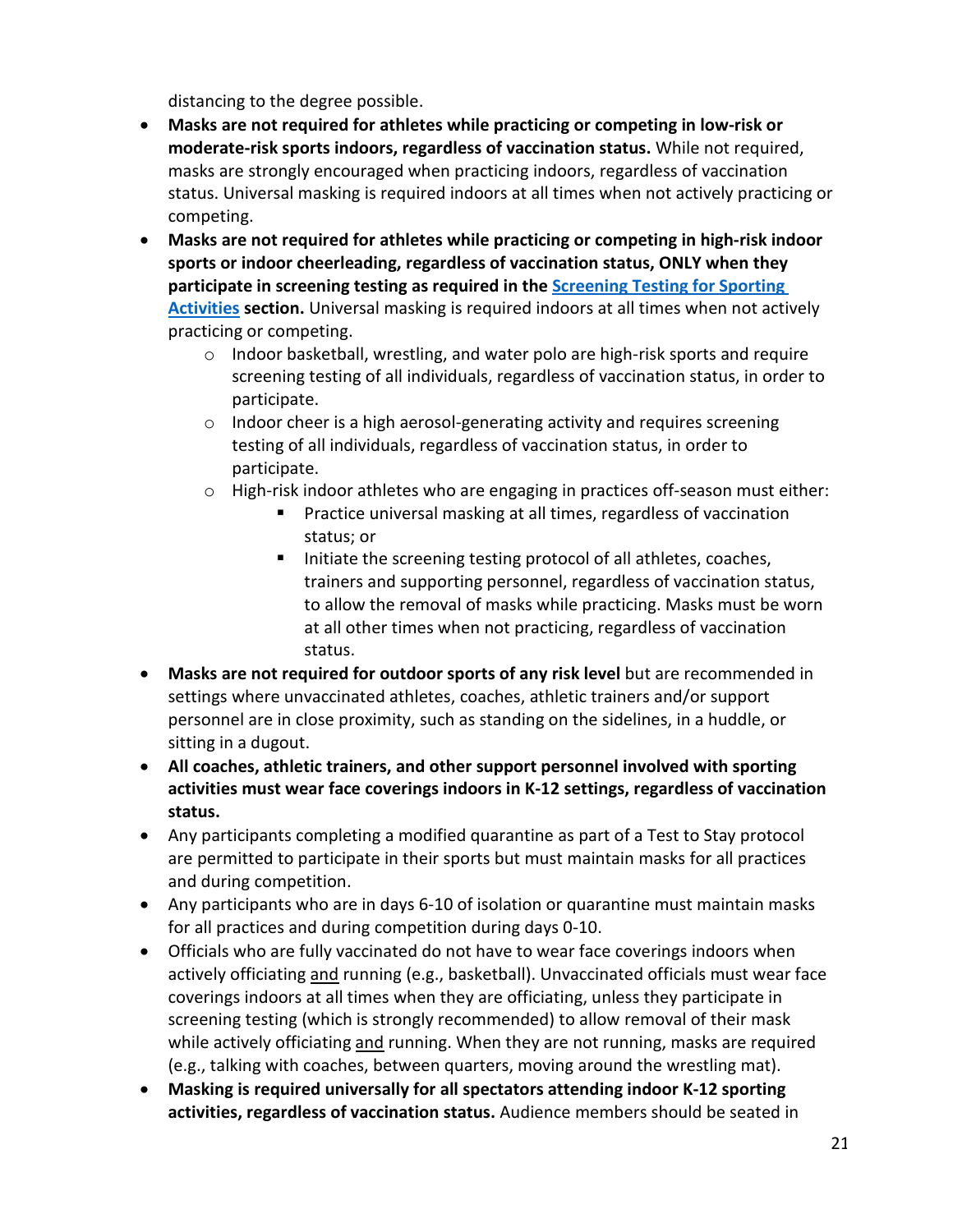"family units" and those small groups should be spaced at least 6 feet apart.

• Masking is required outdoors for all spectators if there are 500 or more people present at the event.

# <span id="page-21-0"></span>**Screening Testing for Sporting Activities**

- **To ensure safe participation in athletics, schools are required to follow the prescribed screening testing protocols for all athletes, coaches, trainers, and other personnel who work with athletes in high-risk indoor sports and activities (basketball, wrestling, water polo, and indoor cheer), regardless of vaccination status.**
	- $\circ$  Screening testing of all participants listed above must be performed at least 3 times per week using a molecular or antigen test. Individuals who tested positive for COVID-19 in the past 90 days and recovered do not need to participate in screening testing unless symptomatic, at which time an antigen test is required.
	- o Ideally and whenever possible, pre-competition testing should be performed the day of the event, but no earlier than the day before competitions, on all athletes, coaches, trainers, and support personnel.
	- o To maximize assurance of safer practice and competitions, testing should be performed on a designated cadence, e.g., M/W/F, determined by the school, in coordination with local public health.
	- o If a molecular test is performed, the athlete does not need to isolate while awaiting screening test results, unless they are exhibiting symptoms then they must [isolate.](#page-10-0)
	- o Any athletes, coaches, trainers, and other personnel who work with athletes in the above activities completing a modified quarantine as part of a Test to Stay only need to be tested a total of 3 times during the week of their modified quarantine between required testing for athletics and the Test to Stay protocol.
- All athletes, coaches, trainers, and support personnel participating in indoor low or moderate risk sports are recommended, but not required, to participate in screening testing once or twice weekly. This is especially important when community transmission is substantial or high. Please see the [CDC's matrix \(Table 1\) for definitions](https://www.cdc.gov/coronavirus/2019-ncov/community/schools-childcare/k-12-guidance.html)  [of the levels of community transmission.](https://www.cdc.gov/coronavirus/2019-ncov/community/schools-childcare/k-12-guidance.html)
- Any out-of-state athletes, coaches, trainers, and other personnel traveling into Washington to compete must provide documentation of a negative test within 24 hours preceding the competition.
- Any athlete with a positive test must be excluded from the event and removed from the venue. See [Responding to Cases or Suspected Cases of COVID-19](#page-9-0) for more information. Positive test results must be reported to the local health jurisdiction as outlined in the [Reporting Cases and Outbreaks and Working with Public Health](#page-13-0) section. Contact tracing should be performed per guidance in the [What to Do if Someone is a](#page-11-0)  [Close Contact of Someone with COVID-19](#page-11-0) section. The team should work with local public health to determine how to approach isolation, quarantine, and further testing.
- Any athletes, coaches, trainers, and other personnel identified as close contacts should immediately follow quarantine recommendations in the What to do if someone is a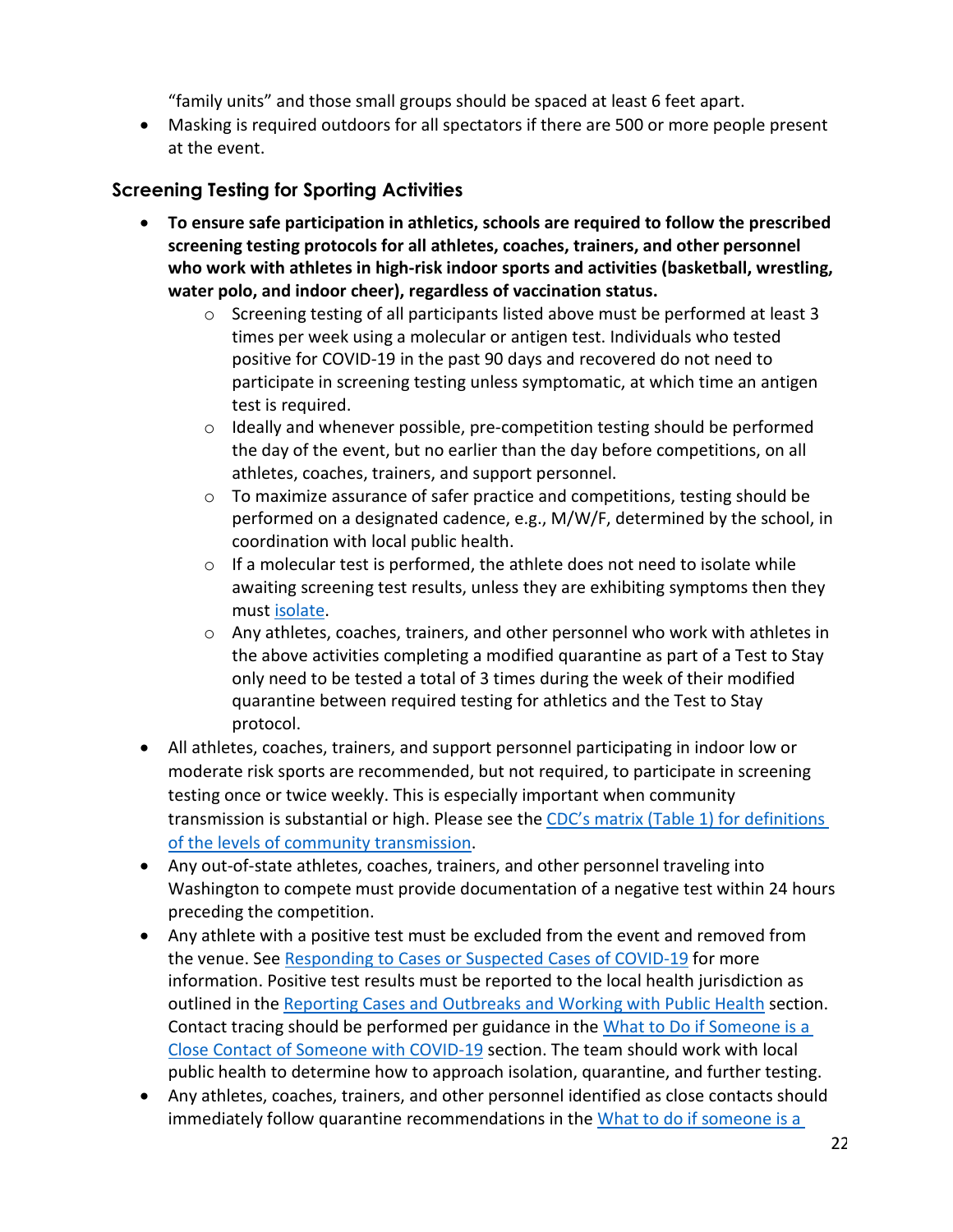[close contact of someone with COVID-19](#page-11-0) section of this guidance, even if they recently had a negative test.

- If they develop symptoms consistent with COVID-19, they should isolate themselves from others, be clinically evaluated for COVID-19, and tested for SARS-CoV-2 if indicated. The symptomatic fully vaccinated person should inform their health care provider of their vaccination status at the time of presentation to care.
- All point of care test results should be reported to the DOH in accordance with guidance available at the Reporting COVID-19 Test Results for Point-of-Care Testing [Facilities site.](https://www.doh.wa.gov/Emergencies/COVID19/HealthcareProviders/ReportingTestResults/ReportingCOVID19TestResultsforPointofCareTestingFacilities)

# <span id="page-22-0"></span>Other Co-curricular or Extracurricular Activities (CTSOs, Clubs, Interest Groups, STEM Fairs, Field Trips, etc.)

Students, staff, and support staff must follow all requirements within this document when participating in school-sponsored activities, contests, shows, etc., even if not in a K-12 classroom setting.

# **Other Co-curricular or Extracurricular Activities**

- Universal masking of all students, staff, volunteers is required indoors. Face coverings or masks are not required outdoors but are recommended in settings where students and attendees will be in sustained close proximity or if there is potential for crowding.
- Physical distancing of at least three feet is required indoors to the degree possible.
- For shows, exhibits etc., visitors or audience members should be seated or travel through exhibits in "family units" and those small groups should be spaced at least 6 feet apart. All students, audience members, judges, or other guests must wear a mask, regardless of vaccination status.
- Any activity involving **Performing Arts** (e.g., talent show, international night, etc.) or [Sports](#page-16-0) should follow the guidance provided in those sections.

## **Travel for Other Co-curricular or Extracurricular Activities**

- Travel trips must follo[w CDC's order](https://www.cdc.gov/coronavirus/2019-ncov/travelers/face-masks-public-transportation.html) for all riders and drivers to wear a mask on buses or other public transportation, regardless of vaccination status. Seat cohorts together on the bus and separate the cohorts by at least 3 feet to the degree possible. Increase ventilation by opening windows as weather permits.
- Universal masking is required indoors. Masks are recommended for crowded outdoor events, such as festivals.

# **More COVID-19 Information and Resources**

## Additional COVID-19 K-12 Resources

[COVID-19](https://www.k12.wa.us/about-ospi/press-releases/novel-coronavirus-covid-19-guidance-resources) guidance and resources for schools can also be found on the Washington Office of Superintendent of Public Instruction (OSPI) website.

CDC: [Schools](https://www.cdc.gov/coronavirus/2019-ncov/community/schools-childcare/index.html) and Child Care webpage links to a number of national public health recommendation documents for K-12 schools and childcare providers.

General COVID-19 Resources